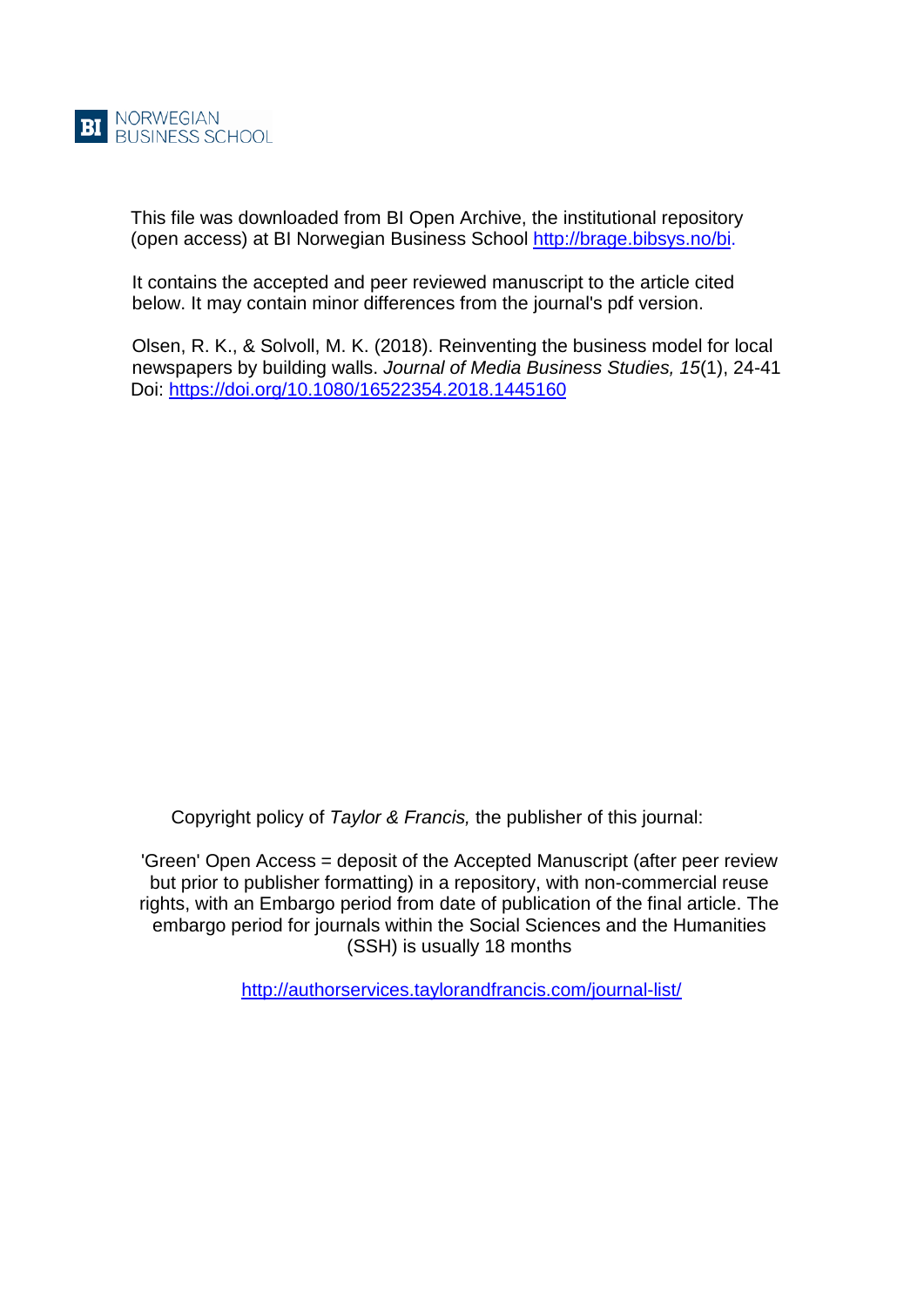#### **Introduction**

Local newspapers are struggling to secure revenue streams and fund journalistic production. Eroding readerships, declining advertising revenue and increasing competition in the digital sphere threaten the existence of local journalism (Nielsen, 2015). Given the role of local newspapers as information sources (Wadbring  $\&$ Bergström, 2017), mediators of culture and identity and arenas for public discourse in the local context (Skogerbø & Winsvold, 2011) and their social democratic importance (Ali, 2016), the sustainability of their business model concerns not only the viability of an industry, but the civic well being of local communities. In an attempt to reinvent their business model, local newspapers have introduced paywalls in their online editions to restrict access to free digital news (Hess & Waller, 2016). The transition from a digital advertising-only revenue model to a mixed user payment/advertising revenue model is challenging. Two main conflict dimensions are salient in the literature: Print versus digital channel interests, and advertising versus user market interests.

With some notable exceptions (Goyanes, 2015; Kvalheim, 2014; Chiou & Tucker, 2013) the majority of paywall studies are concerned with large newspaper outlets on the national level. As argued by Nielsen (2015) we cannot simply deduce from studies of national media what will happen at the local level. Therefore, the purpose of this study is to advance our understanding of how local newspapers aim to sustain their business and how this affects their offerings to readers and advertising customers in their two-sided markets. The study addresses the level of decision-making that shapes the paywalls, a relatively neglected perspective in the local context. This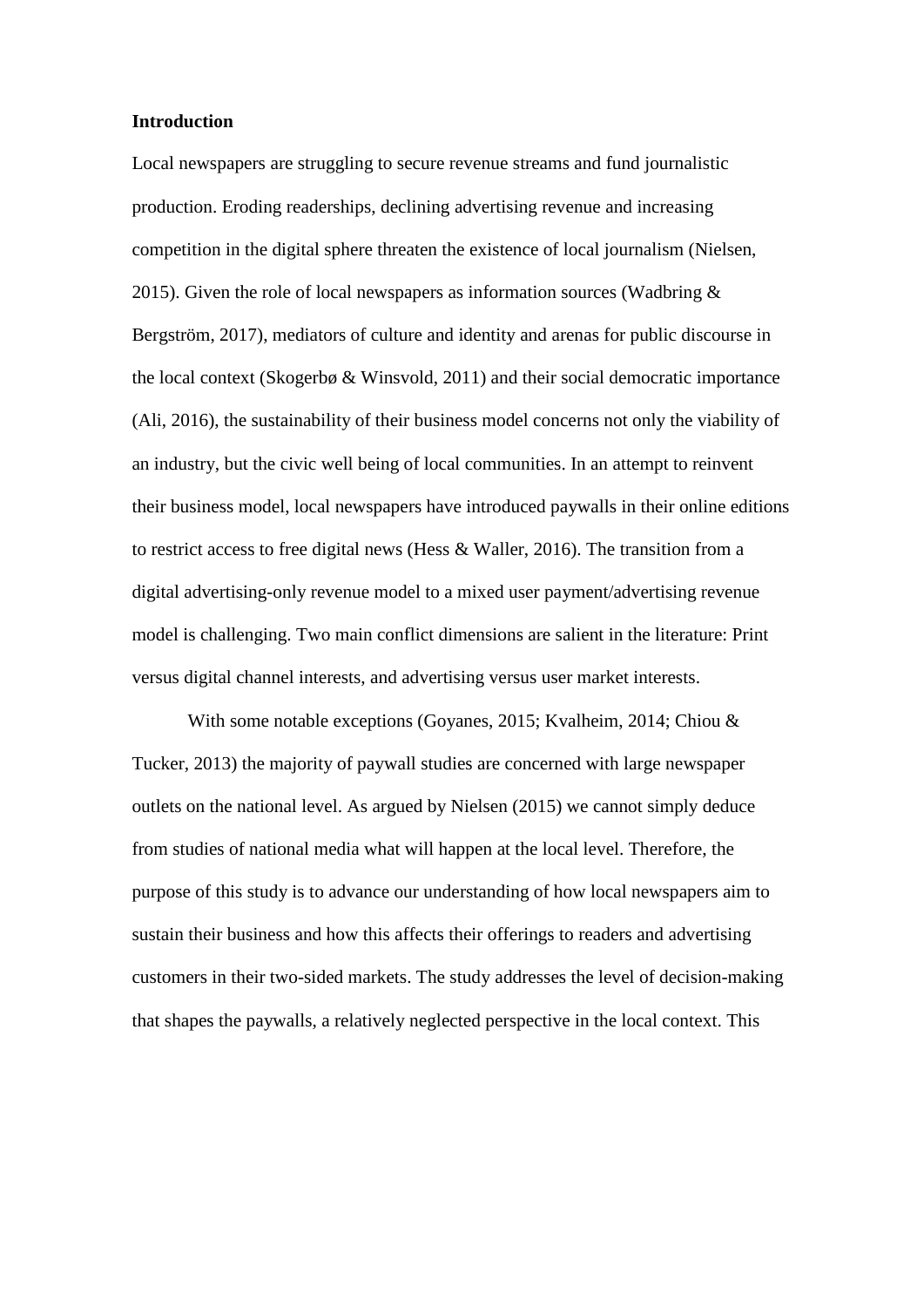supplements previous research focusing mainly on user response to local newspaper paywalls. Our study addresses the following research question:

*What are local newspapers' paywall strategies and how do these strategies affect their offering to users and advertisers?*

In this context, "local newspapers" are general news providers serving a smaller geographical region, as opposed to national level newspapers. While national newspapers provide a window to a broader world, local newspapers connect residents to their community and to each other (Bruce, 2014). Our empirical data is drawn from interviews with 22 sales managers and commercial directors in 20 small, local and hyperlocal newspapers in Norway.

We analyse local newspapers' paywall strategies through a business model lens (Osterwalder, 2004). Our study provides new insights within the field of media business studies by exploring how local newspapers have aimed to sustain their business model by pursuing two paywall strategies simultaneously: A defensive *brake strategy* in the user market, and a forward leaning *acceleration strategy* in the advertiser market.

The following sections of this article include, firstly, a literature review. Secondly, we outline the analytical framework, the research method and the empirical data. Thirdly, we present our findings and, in conclusion, a discussion of key findings and concluding remarks.

# **Literature review**

In the literature on how newspapers aim to build sustainable businesses for the future, the strategic dilemmas involved in the processes are salient. We have identified two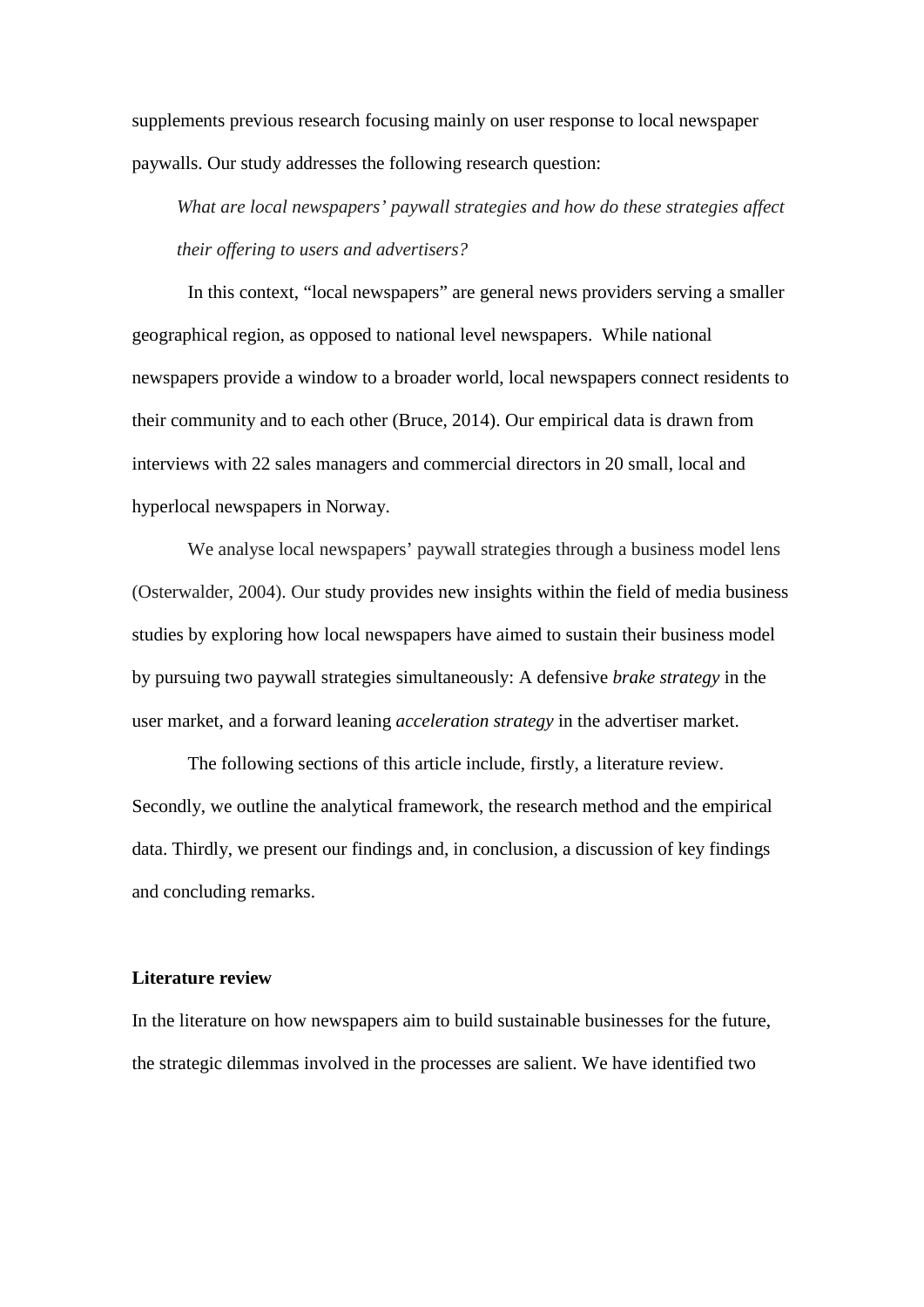main conflict dimensions relevant for the present study in previous research: 1) channel conflict between print and digital and the risk of cannibalisation, and 2) market conflict between advertising and user payment and challenges involved in developing double market revenue online.

The first strand of literature is concerned with newspapers' struggle to find a balanced focus between traditional print and new digital activities (e.g. Thurman, Picard, Myllylahti & Krumsvik, 2018, in press; Newman, Fletcher, Kalogeropoulos, Levy, & Nielsen, 2017; Pew, 2016; Schlesinger & Doyle, 2015; Krumsvik, 2014). Findings are complex and ambiguous and demonstrate the challenges facing local newspapers when trying to monetize their digital user base: On one hand, there is a need to speed up the digital transformation and establish paid relationships to online readers due to a major shift from print to digital local news consumption as demonstrated by Wadbring and Bergstrøm (2017). On the other hand, there is evidence that local printed newspapers maintain a dominant position despite an increase in digital consumption, and that digital editions supplement rather than replace printed newspapers (Chyi & Tenenboim, 2016; Skogerbø & Winsvold, 2011). Schlesinger and Doyle (2015, p. 317) maintain, "It makes good sense to nurture a subscription base" by adding value to the printed version in a multi-platform business model rather than going full-steam-ahead at only digital. In line with this, Pickard and Williams (2014) found that the main motivation for introducing paywalls in newspapers has not been to generate a new revenue stream, but instead to prevent users from abandoning the print edition, which supports an early argument of Thurman and Herbert in their analysis of paid content experiments in the UK (2007). In a similar vein, Holm (2016) found paywall strategies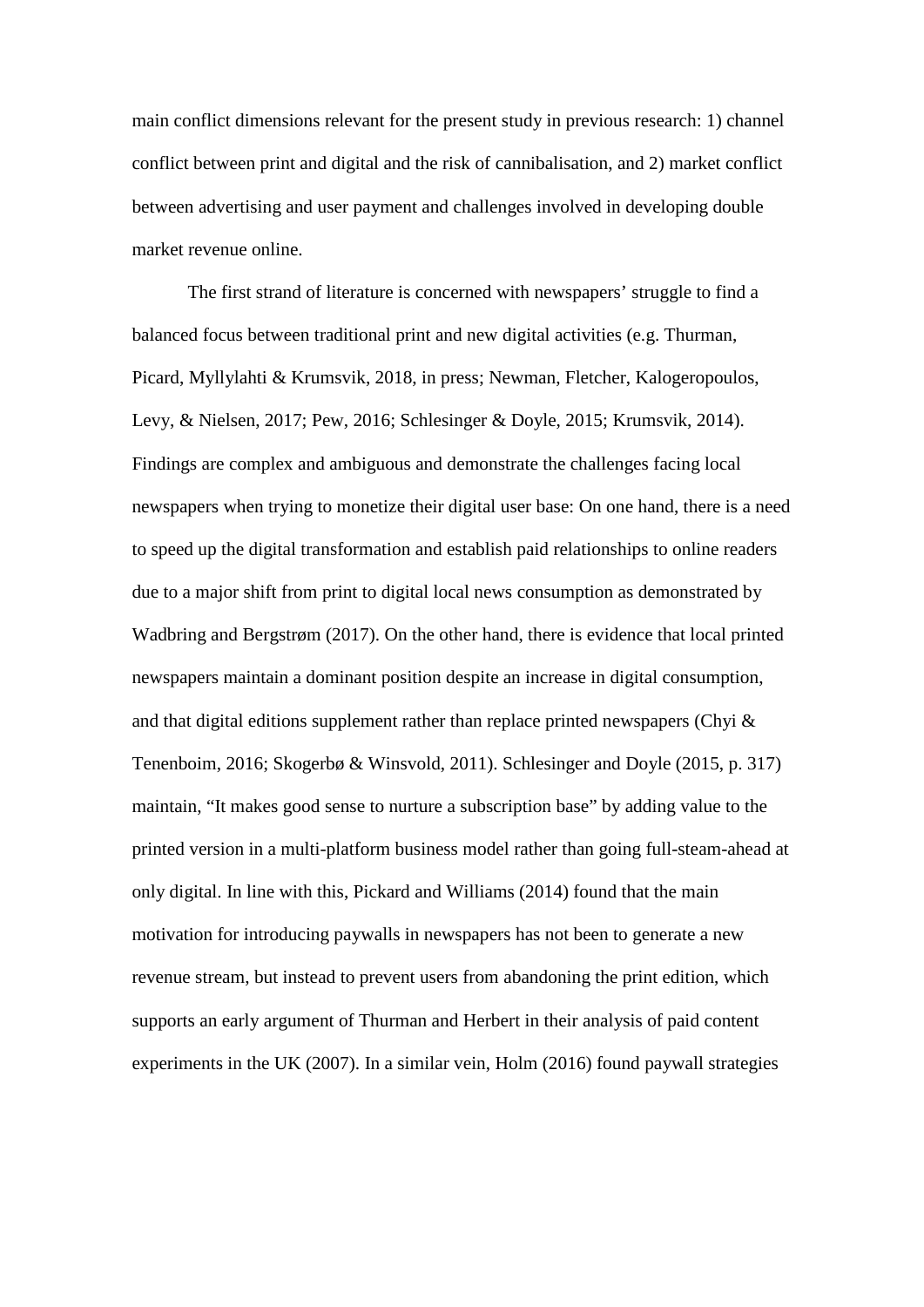in Denmark to be defender or reactor strategies oriented towards protecting current markets and serving existing customers. Summarising analyses of local newspaper businesses and small geographic markets, Hess and Waller (2016) draw a pessimistic picture of their potential to build viable user payment or online advertising models.

The second strand of literature contains a substantial number of paywall studies. Some are concerned with users' willingness to pay for online news and response to paywalls (e.g. Newman et al., 2017; Kammer, Boeck, Vikær Hansen & Juul Hadberg Hauschildt, 2015; Chiou & Tucker, 2013). Others focus on the impact of paywalls on newspapers' attractiveness for advertisers (e.g. Myllylahti, 2016). Findings in the studies are ambiguous. Despite national differences, willingness to pay is found to be relatively low (Newman et al., 2017) though some research suggests niche newspapers stand a better of chance of succeeding with paywalls (Carson, 2015; Myllylahti, 2014; Pickard & Williams, 2014). This includes local and regional newspapers with nonsubstitutable, high value content (Goyanes, 2015; Kvalheim, 2014).

Other studies find that unwillingness to pay drives away digital users (Chyi  $\&$ Tenenboim, 2016; Kammer et al., 2015), particularly the younger generation (Chiou & Tucker, 2013). Given newspapers' double market logic, whereby the audience in one market is monetized as eyeballs for advertisers in the other, such decline in audience reach would potentially damage attractiveness to advertisers (Myllylahti, 2016; Picard & Williams, 2015). As local newspapers are struggling to build viable advertising revenue online and facing fierce competition in the digital environment (Hess & Waller, 2016), audience reach has played a dominant role in paywall research (Thurman, 2014). Carson's (2015) study suggests there is no simple argument that a paywall will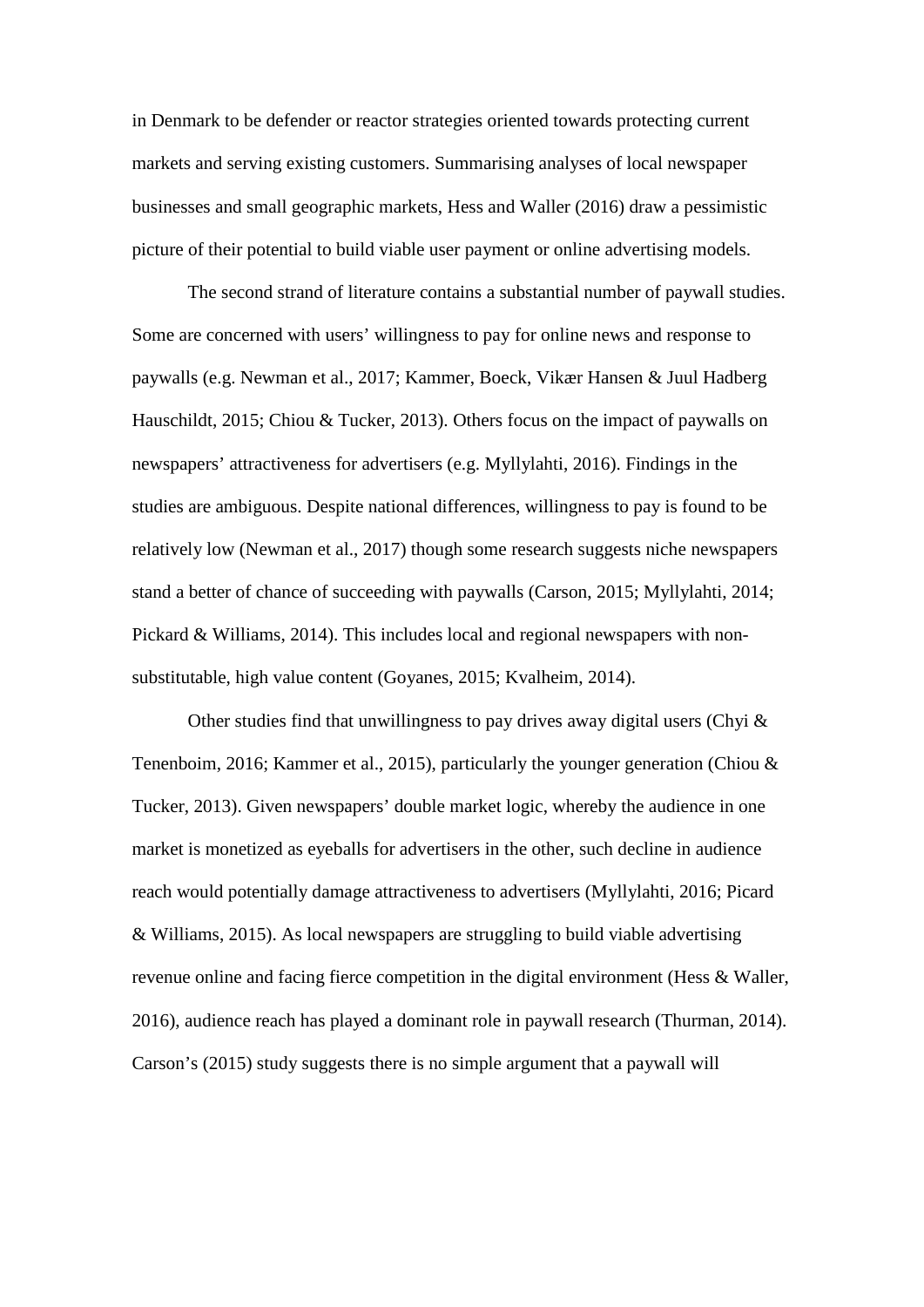necessarily limit audience reach and that impact on web traffic is dependent on type of paywall. Furthermore, he submits that the metered paywall model, which give users free access to a limited number of articles, best serves the "sweet spot" between paying customers and maximising traffic. Other paywall models include the hard model, charging for all content, and the premium model, charging for premium content (Myllylahti, 2017; Sjøvaag, 2016).

Contrasting the conflict between maximising eyeballs and harnessing user payment, Thurman and Herbert (2007) suggest that detailed user information can be valuable in attracting certain types of advertising. With the exception of Evens and Damme (2016), research has not explored as elaborately as might be expected the paywall's role in harvesting such user data. Evens and Damme's (2016) concept of "datawall", though not specifically associated with charging users for access to paid content online, is relevant for paywall research. It describes the value of big data analysis based on data harvesting from non-anonymous users who sign into online services to access content.

#### **Analytical framework**

Although previous studies have noted the paywall's impact on both audiences and advertisers, the literature has not explored the effects sufficiently. In order to analyse in more detail how local newspapers' paywall affect the users and advertisers, we need an analytical model which focuses on the manner in which an enterprise delivers value to customers, entices customers to pay and converts those payments to profit (Teece, 2010). The business model approach draws on a number of previous research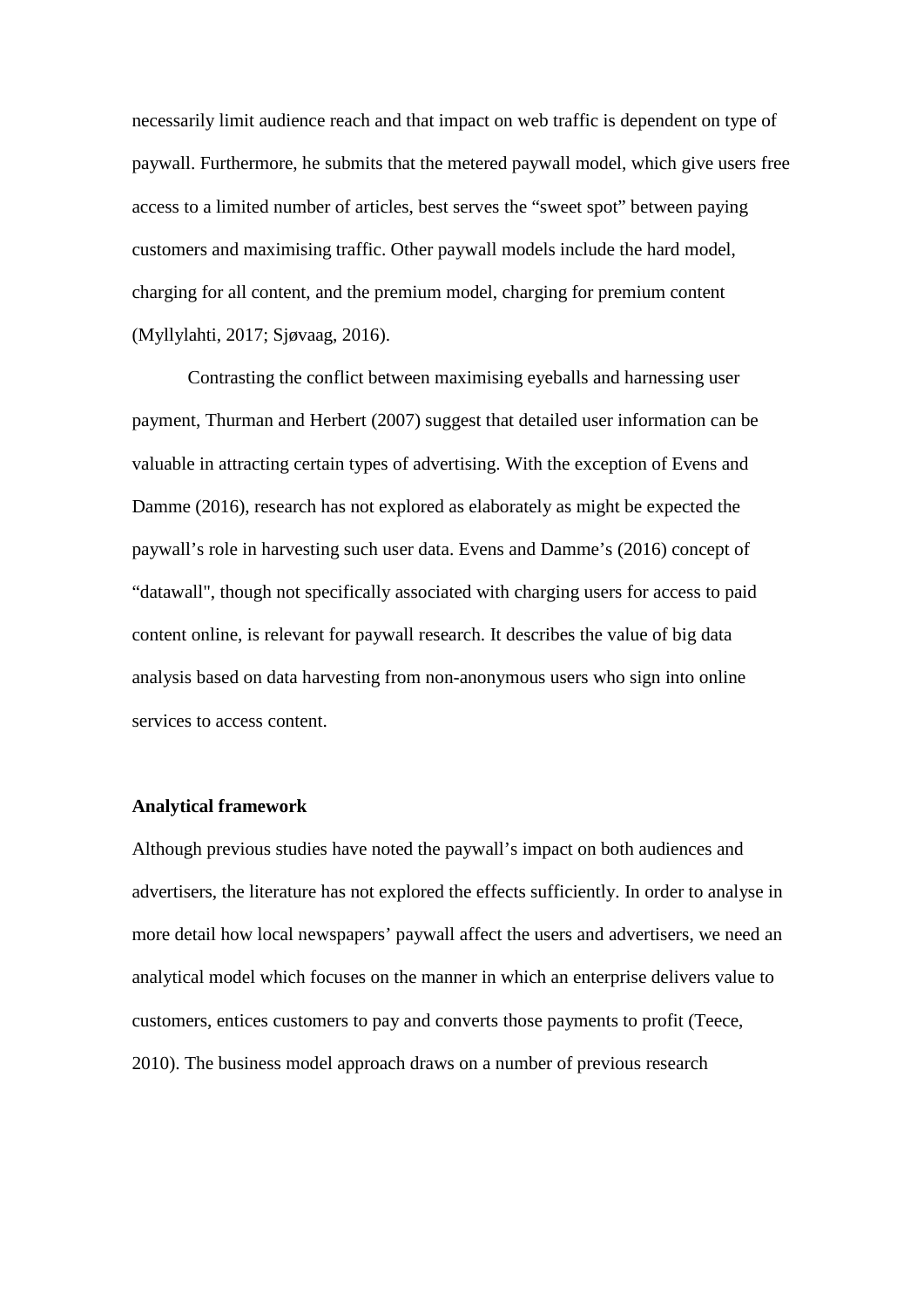contributions that conceptualize business models as a set of interrelated components or building blocks (Osterwalder, Pigneur & Tucci, 2005; Shafer, Smith & Linder, 2005; Teece, 2010; Günzel & Holm, 2013; Hognaland & Saebi, 2015; Holm, 2016).

As our research is concerned with the implication of paywalls for users and advertisers, we analyse the four components focusing on the customers, as defined by Osterwalder et al. (2005) and illustrated in figure 1.

# [figure 1 here]

In the figure, the *value proposition* component gives an overall view of a company's bundle of products and services that are of value to the customers. The *target customer* component refers to segments of customers to which the company offers value. The component, *customer relationship*, describes relationship mechanisms between the company and customers, such as acquisition and retention of customers. Lastly, the component *distribution channel*, describes the channels the company uses to deliver value to the customer.

Owing to the dual product market nature of newspapers, a business model analysis of the paywall will have to deal with two sets of building blocks, one for users and one for advertisers. Osterwalder et al. (2005) argue that front-end building blocks have a bottom-up perspective which, although dividing the business model into a few main categories, does not create a hierarchy of levels. It is well suited to encompass the complexity of our analysis of how the two markets affect each other.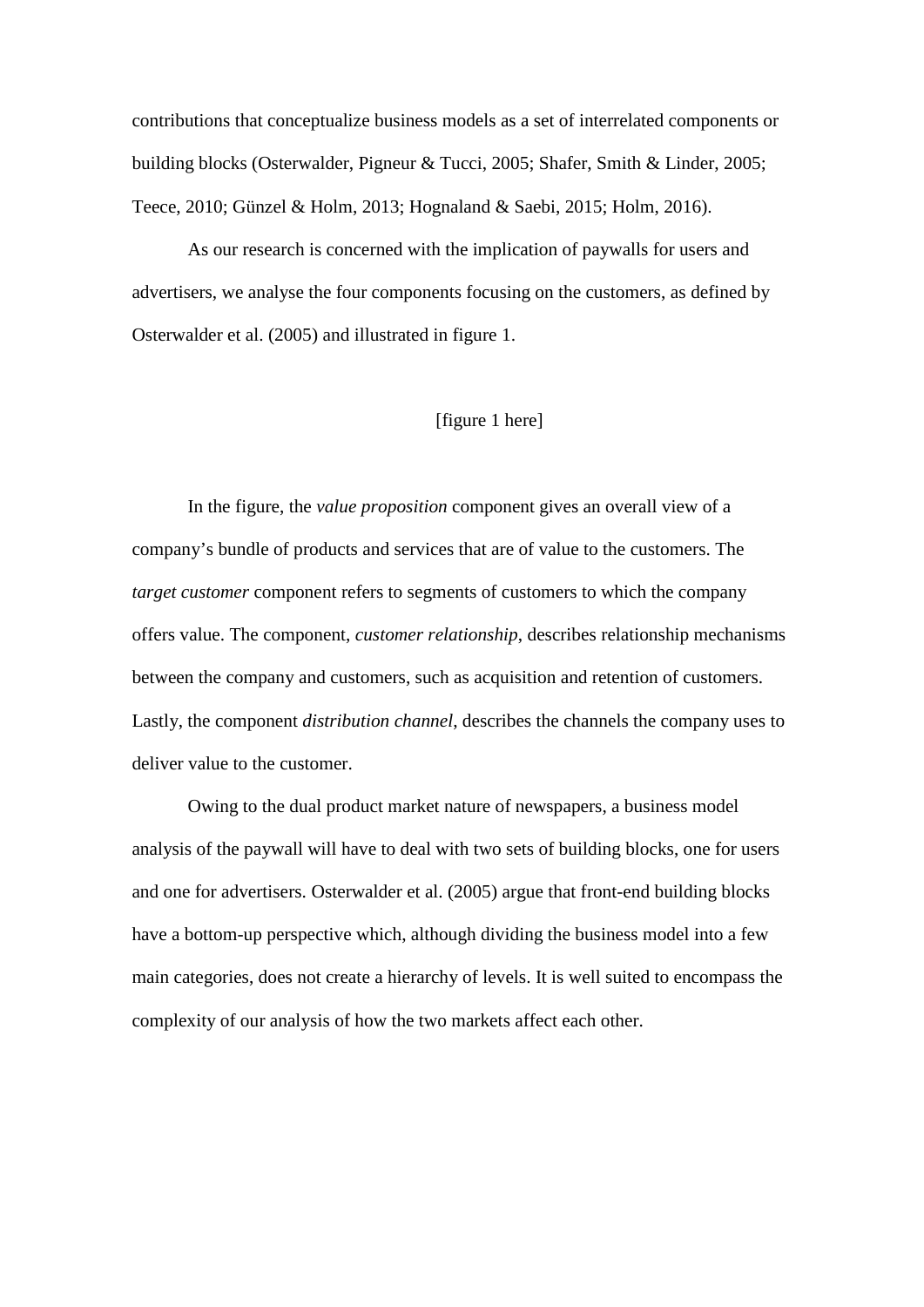## **Methodology**

To study local newspapers' paywall strategies and how these affect the newspapers' offerings to users and advertisers, we have conducted in-depth interviews with 22 sales managers and commercial directors in 20 small, local and hyperlocal Norwegian newspapers, with an average circulation of only 17, 400 net in 2015 (see table 1 for details).

The case of Norway is of interest internationally for three reasons. First, Norway represents a media system in which both newspapers and digital media have strong market positions. Secondly, the Norwegian newspaper situation represents a case for successful implementation of digital paywalls. Within a very short period, the number of paywalls in Norwegian newspapers increased dramatically, from 55 at the end of 2014 to 125 one year later. In 2016, 151 newspaper had paywalls (Høst, 2017). Most of the newspapers use premium models. Only one Norwegian newspaper uses a metered model, in contrast to, for instance, U.S. newspapers where 63 per cent of the newspapers use a metered model (American Press Institute, 2016). Thirdly, the case offers valuable insight into the ultra local markets of newspapers. Although the population of Norway is only five million, there are about 220 newspapers spread all over the country. More than half of the 220 newspapers have a circulation below 5000 and only 71 are daily newspapers (Høst, 2017). In order to maintain local competition and support the civic role of local newspapers in maintaining healthy local democracies (e.g. Ali, 2017), the press is heavily subsidised and has a decentralised structure.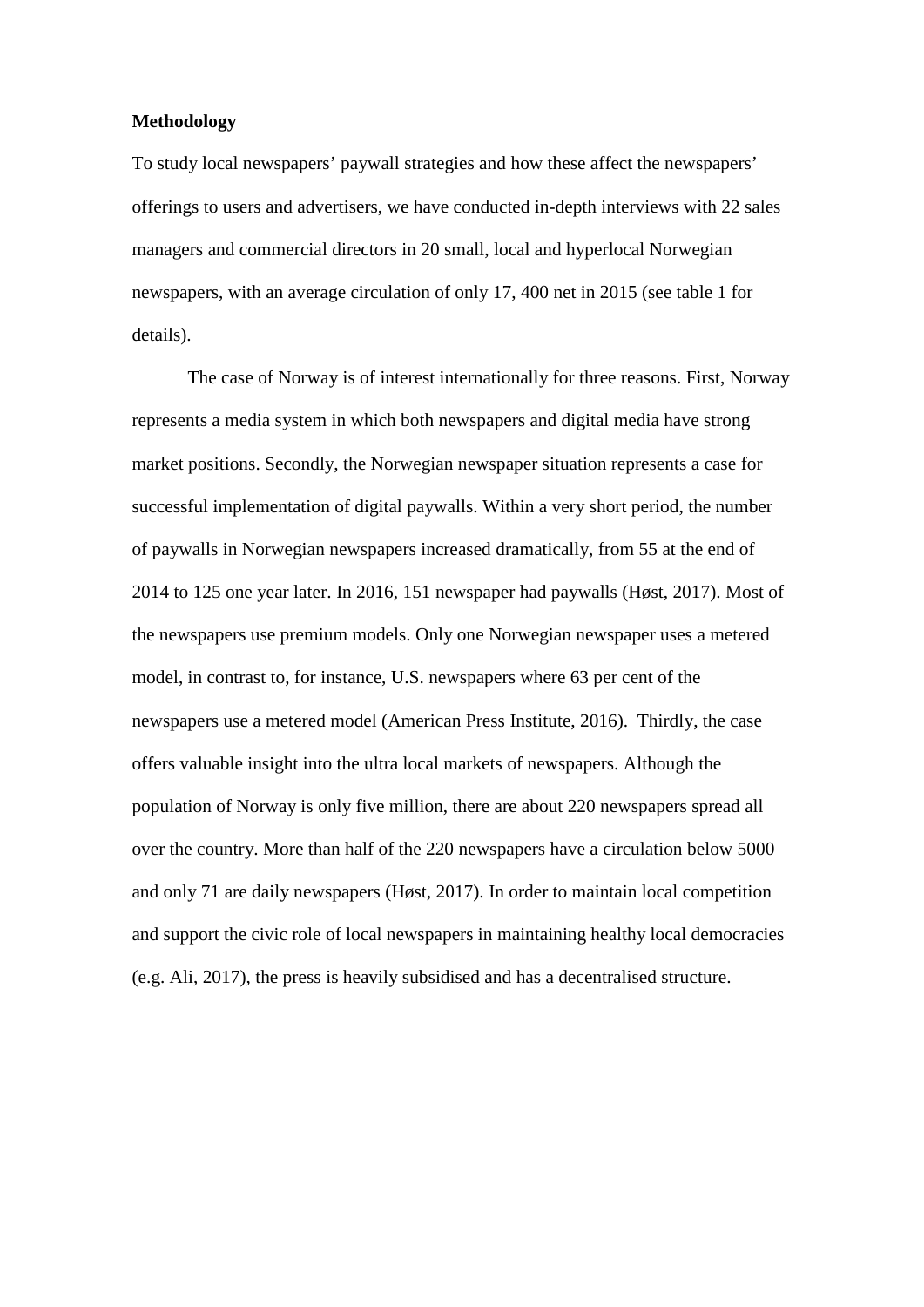## *Sampling strategy*

In qualitative research, "the intent is not to generalize to a population, but to develop an in-depth exploration of a central phenomenon", which is best achieved by using purposeful sampling strategies (Creswell, 2005:203). As our research question is exploratory, we wanted a broad sample group of 20 local newspapers, representing the diversity and breadth of the Norwegian newspaper flora with respect to geography, size of the newspapers, ownership of the newspapers and their choice of and experience with a paywall. Table 1 presents such information about the newspapers in the study.

From each newspaper, we purposively sampled sales and marketing directors based on their role in the newspapers and relevance to our topic. As our research question deals mostly with how commercial interests affected the customer interface, we wanted to see the world through the eyes of those with in-depth customer insight. The aim of the interviews was to explore the sources' views, experiences and beliefs about the paywall and its impact on their relationship to customers. It was important to interview somebody that could reflect on changes in the business model caused by the introduction of user payment. In some cases, we conducted snowball sampling, as the sources suggested alternative or supplementary sources within their newspaper. Table 1 also lists the role of our sources.

## *Interview design, data collection and coding*

All but one of the interviews took place at the premises of the newspapers and lasted for about an hour. The interviews took place in 2015/2016. We used standardized, openended interviews. This facilitated faster interviews and made it easier to analyse and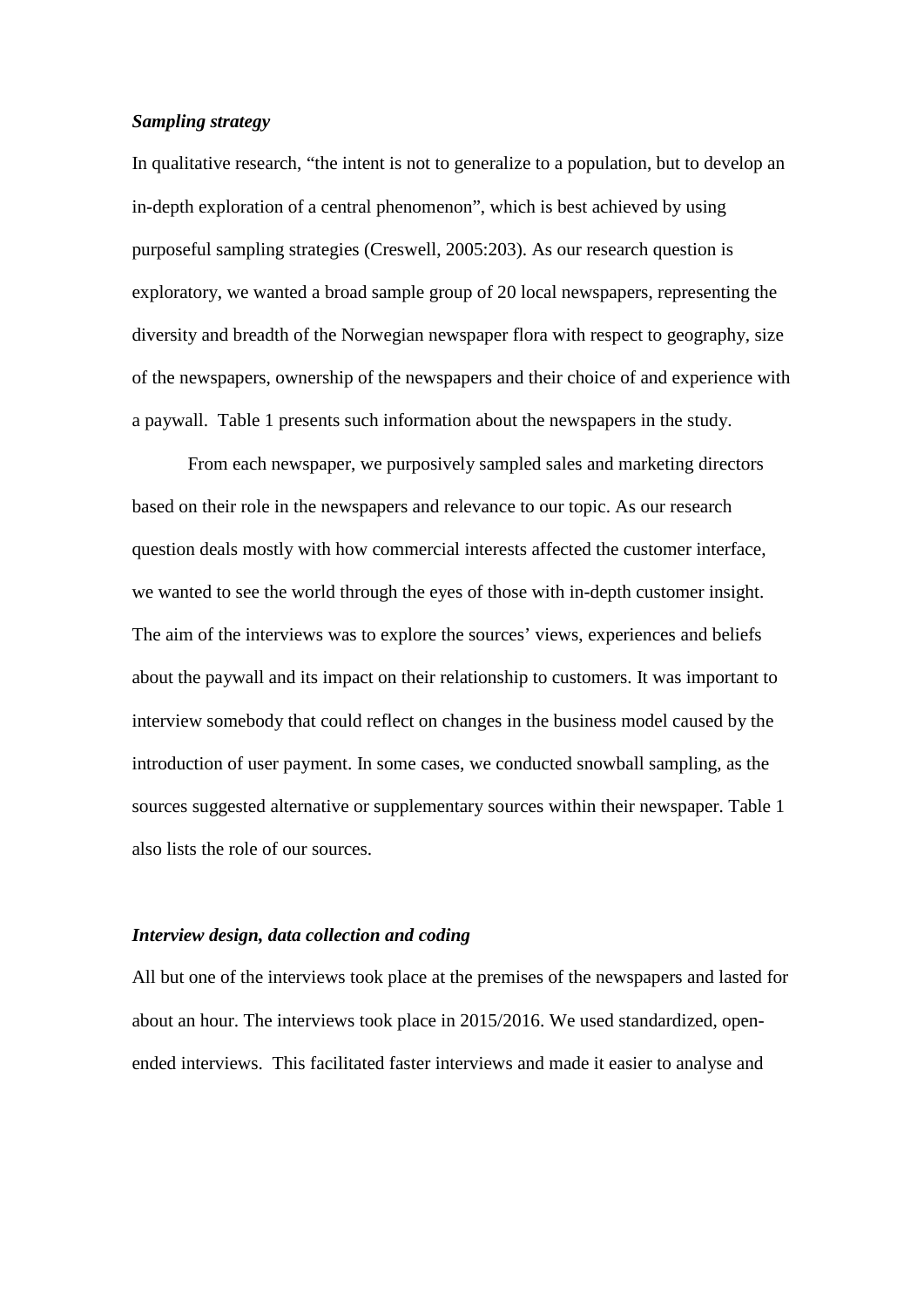compare the data. Table 2 states the main interview questions. One researcher transcribed five interviews and a student assistant transcribed the rest of the interviews as the sources allowed us to record them. Both researchers then reviewed the transcriptions.

Using an explorative design, we have followed a traditional qualitative procedure for coding (Creswell, 2005). First, the two researchers independently developed codes for categorizing the interview transcripts. Secondly, we used multiple coding (Saldana, 2009), which involved cross checking of coding strategies and discussion of interpretation of data. In this process, the codes were refined. In step two, we grouped the coded elements according to our analytical model (figure 1). By going backward and forward between the data and the literature, we discussed and clarified each component in the model. The eight components are the value proposition, the target customer, the customer relationship and the distribution channel for both advertisers and users. In addition, we coded the interviews according to paywall characteristics (type of paywall, time of introduction, reactions from users and advertisers). We also coded each interview according to market factors (type and extent of competition, both locally and globally) and the newspaper's digital strategy. Our strategies to minimize threats to validity addressed several of the items included in Maxwell's (1996) validity checklist, with the exception of triangulation by those interviewed. In the last stage, we linked the components to the research question and summarized the data, as presented in figure 2.

Our sources, representing their own newspapers, replied largely in accordance with these newspapers' strategic considerations. As such, we did not seek corporate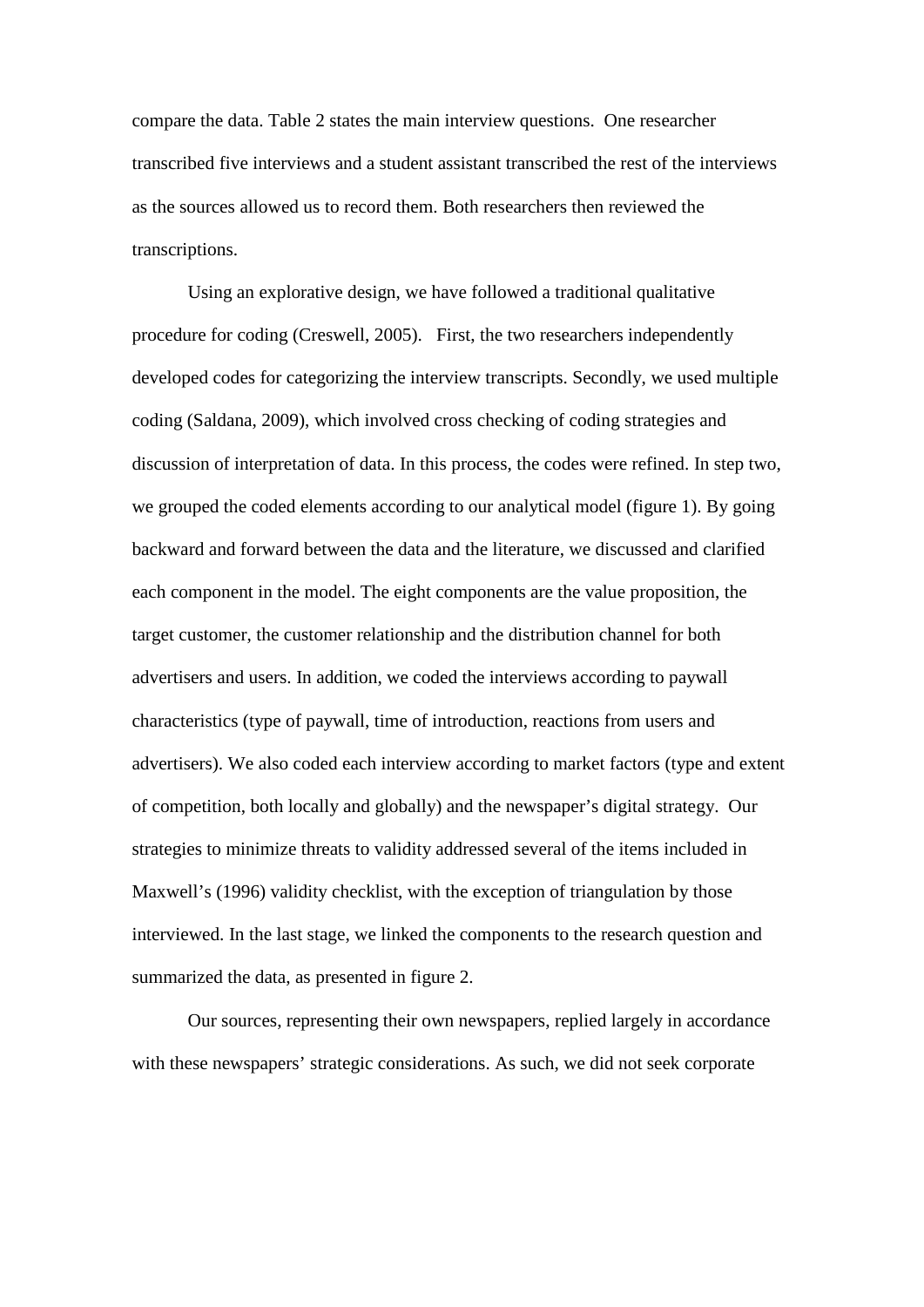level information on, for instance, topics such as the role of ownership or paywalled content strategies.

## **Findings**

In the following sections, we will present our findings regarding how the paywall affected the user market and the advertising market. As "validity is proven through evidence" (Maxwell, 1996, p. 121) we have included quotes that are poignant and/or most representative of the findings. Figure 2 summarizes the findings for each component in the user and the advertiser market.

[figure 2 here]

#### *Paywall affecting the target customer in the user market*

With regard to target customers, our findings show that paywalls primarily targeted the existing subscription base among local newspapers. According to our sources, their "job number one" was to make local paying print subscribers realise the value of the paid service and encourage them to maintain their subscriptions. As noted by the regional sales director of Nordlys regarding the paywall strategy of their owner Amedia: "The first part of Amedia's digitalisation project [paywall implementation, ed. note] dealt with existing subscribers. That has been our focus. And it still is". This approach was evident among most of the newspapers in our sample. As described in Gudbrandsdølen Dagningen, the paywall was "introduced as a conservation project to keep subscribers". The sales director in Agderposten elaborated on this approach and their experiences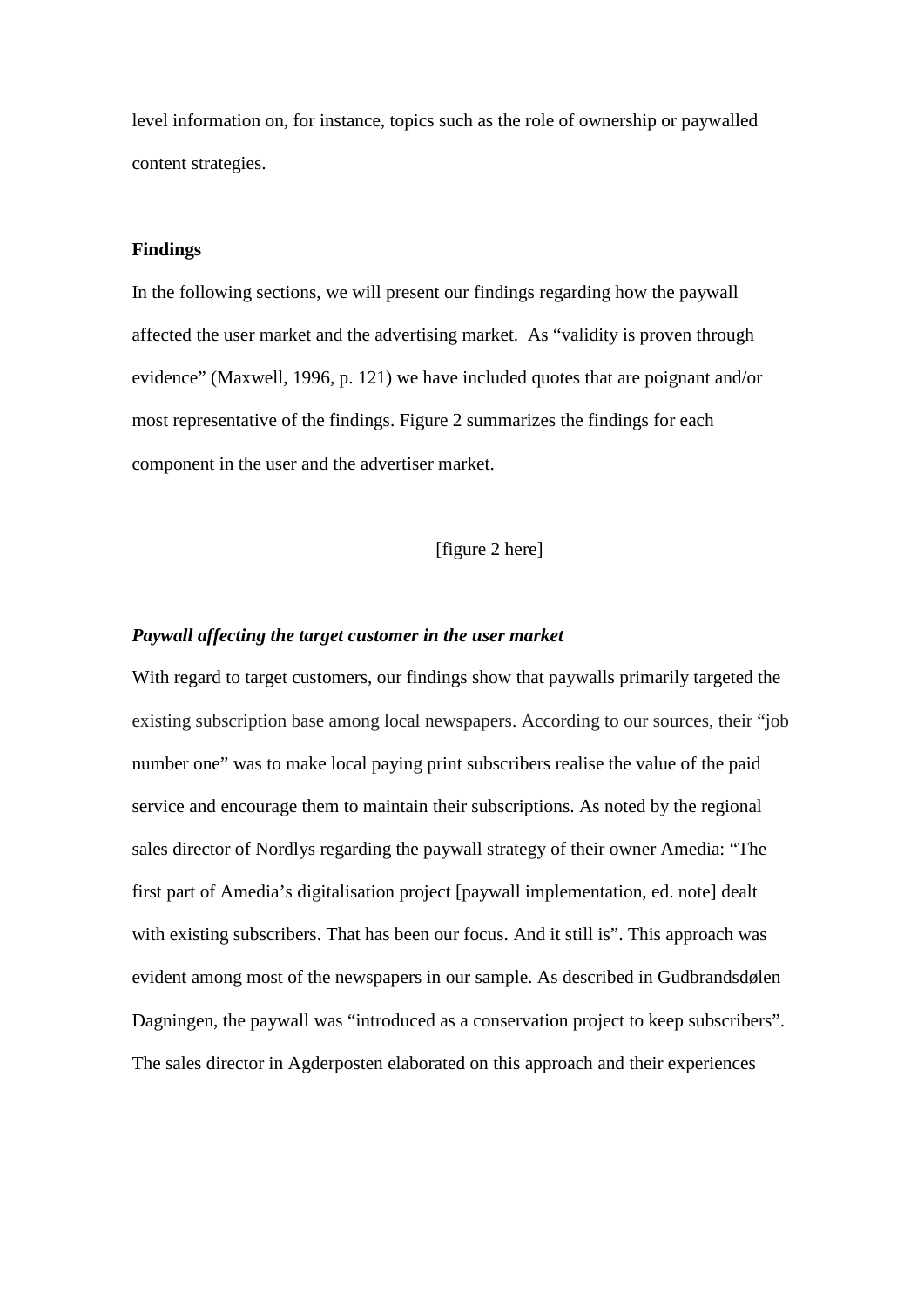with it: "The main reason for our new subscription model was to stop circulation decline, and we have achieved that (...). We have more subscribers today than in 2013. This follows ten years of declining subscription figures".

With regard to targeting non-subscribers, the newspapers in our sample had diverging approaches. For the soft paywall newspapers, non-subscribers were still important target customers. Their goal was to secure their local subscription base without significant loss of digital reach. According to several of our sources, reach was the main reason for growth in digital revenue and paywalls could potentially reduce the newspapers' strong "reach position" if non-subscribers abandoned the newspaper due to the paywall. As described by the marketing director of Glåmdalen, "If we put all content behind the wall, we will lose non-subscribers". The sales director in iFinnmark elaborated on the challenge of serving two target customer groups: "We don't want to lose our position as the largest local news site. We want to reach far, but we also want to get paid".

We found that the hard paywall newspapers in our sample gave less priority to non-subscribers. The sales director in Jærbladet described these users as less valuable users who had been "weeded out" through the introduction of the hard paywall. Our sources defined lost digital traffic as losing non-target customers, "flybys" and "free riders". According to our sources in the two hard paywall newspapers, traffic losses were initially steep, but had since picked up. The marketing director of Hallingdølen described how the newspaper's prioritization of local subscribers has paid off: "We have an 80 per cent reach and we manage to maintain our subscribers".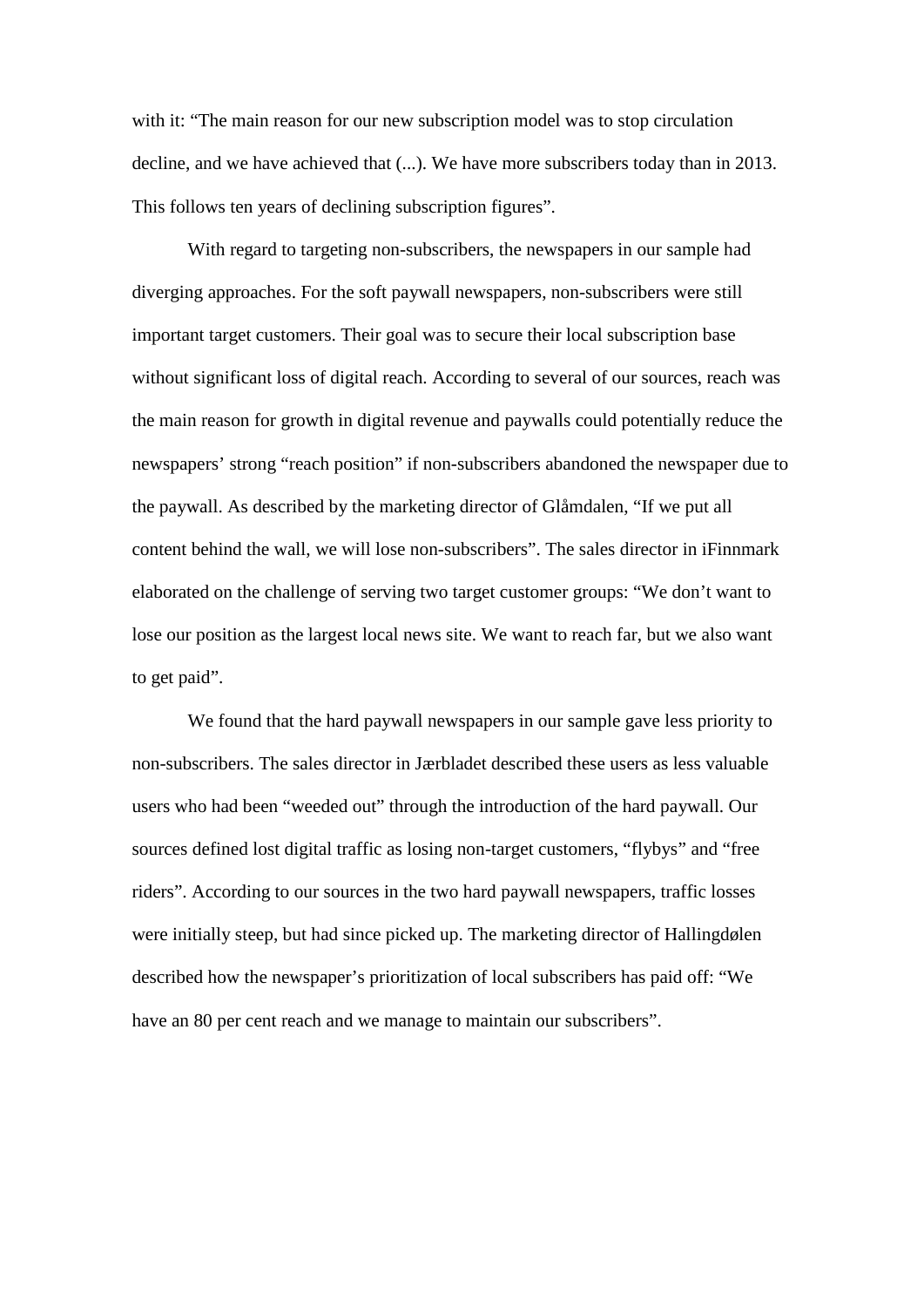#### *Paywall affecting the customer relationship in the user market*

In terms of customer relationships, local newspapers have traditionally had a strong connection to their local communities and loyal print subscribers. Their approach was to nurture and transfer the personal, non-anonymous relationship, well established in the print side of their business, to the digital sphere. By introducing log-in access to paywalled content and identified digital use, the newspapers aimed to retain their relationship to local audiences. Subscribers were strongly encouraged to access their full subscription service online - in some cases with offline support services to assist subscribers to log on to the web site.

Such identified use was particularly important to stimulate user data harvesting aimed at more targeted or personalized content offerings among our sample newspapers. As described by the sales director in iFinnmark, "we will ask the AiD-users [logged in users, ed. note] about their interests and tailor more relevant content for those users". Similarly, the manager director in Drammens Tidende recognised this personal relationship as insights about local users: "We can increasingly use customer segmentation. We know what they like, we know who they are". This signals a much stronger connection to users than was the case with the anonymous pre-paywall web traffic and an opportunity for one-to-tribe marketing. Indeed, several of our sources referred to their local subscribers as "members" and subscription as a "membership" signalling a sense of club-association between the newspaper and their local readers. In the words of the regional sales director of Oppland Arbeiderblad, "I hope that our readers feel they receive something extra, something reserved for the members and those who subscribe".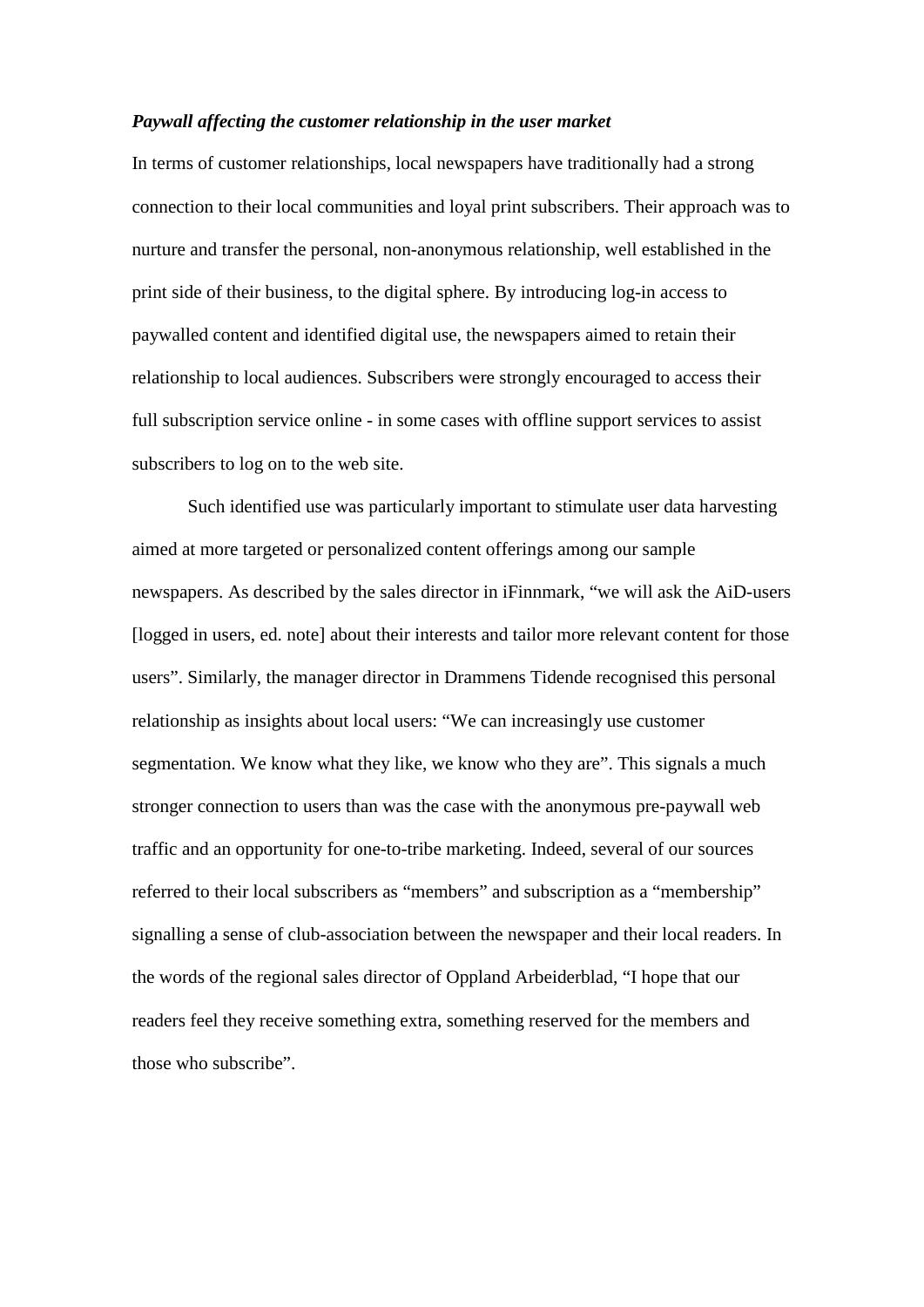By offering multiple paywall log-ins per subscription household, several of the newspapers in our sample extended their opportunities for personalised customer relationships. These newspapers provided bonus subscriptions to share with family members, which would give the newspapers extended access to data information about an entire household, not only the subscription holder.

## *Paywall affecting the value proposition in the user market*

With regard to value proposition, we found that the introduction of the paywall enabled local newspapers to capitalize on their unique niche content in local markets. Based on the information from our interviews, the paywall affected the value proposition in two ways: differentiation of local news content and bundling of local print and online products. With regard to differentiation, our analysis shows how the overall ambition of securing local newspapers' subscription base stimulated a differentiation between high and low value news content: Paywalled content typically included stories with perceived "higher value" for local audiences. In the words of the manager director in Drammens Tidende, "Our unique content; reportage, comments, in-depth interviews and ultra-local profiles is paywalled". Free content was restricted to breaking news, general news and other content that required less journalistic investment or, as explained by the regional sales director in Moss Avis, represented "substitutable competitive content".

By paywalling the most exclusive local content, the newspapers aimed for excellence value in their value proposition to paying subscribers. The hard paywall newspapers in our sample defined almost all of the digital content as exclusive and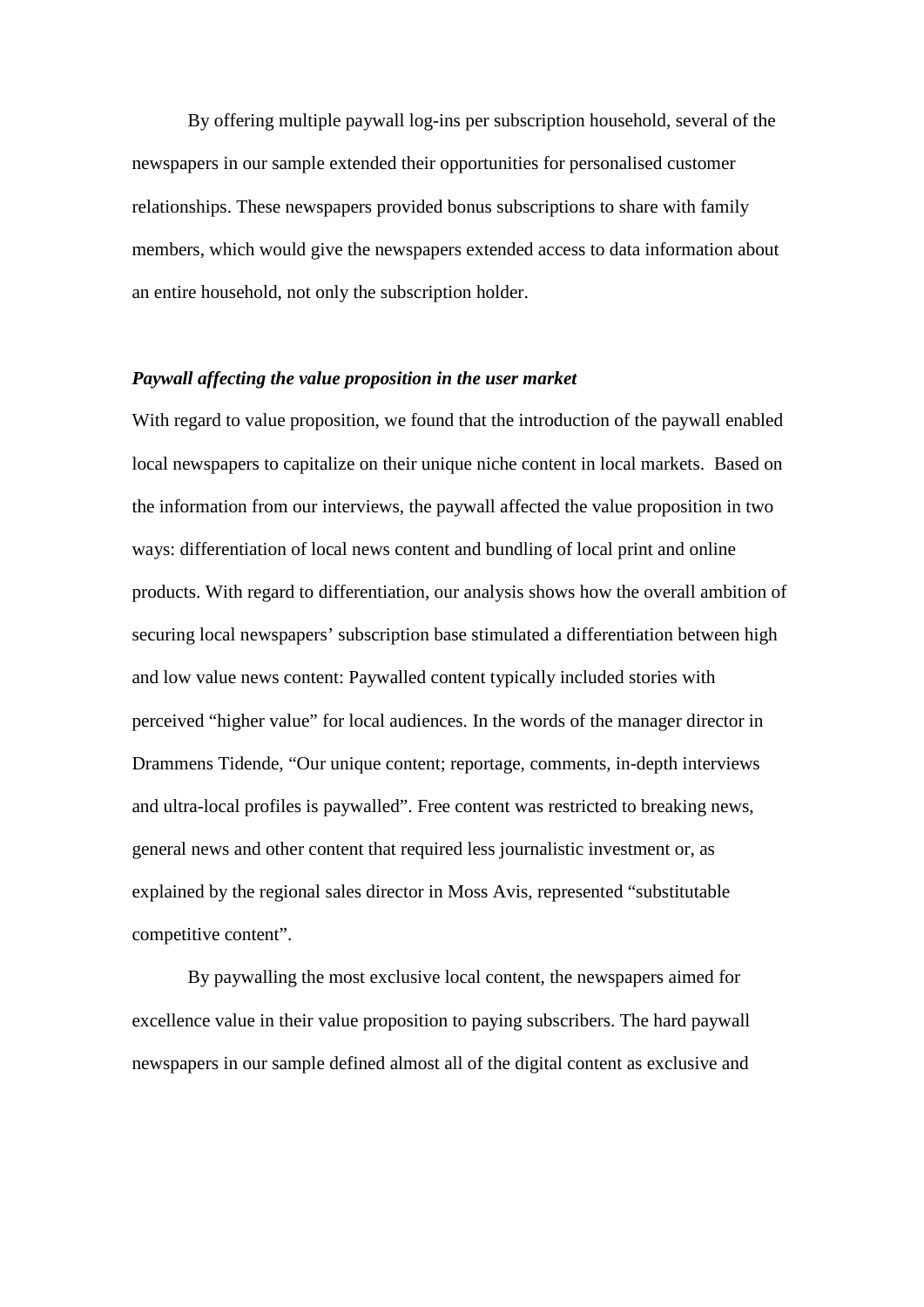reserved for paying subscribers. The sales director in Jærbladet described how "all content is basically put behind wall". In the newspapers with a premium paywall model 20-50 per cent of the content was paywalled in an attempt to offer a "good enough" service to non-paying customers and simultaneously reserve the most valuable content for subscribers. Our sources described how the differentiation was subject to extensive experimentation on a day-to-day basis. As explained by the sales director in Tønsbergs Blad, which had a premium paywall model: "We do experiment and put a lot of content behind the wall for a day or so, but normally most of our stories are open for all to read". The experimentation ran the risk of confusing the value proposition for both subscribers and nonsubscribers as the differentiation became inconsistent. The head of advertising in Gudbrandsdølen Dagningen described this dilemma: "The more big stories we keep open to everyone outside the paywall, the less reason there is for people to pay their subscription bill".

The soft paywall newspapers described the differentiation as a complex balancing act: To make the paid service worth subscribing to and the free service less desirable, while simultaneously maintaining or strengthening digital reach and avoiding the alienation of non-subscribers to maintain attractiveness to advertisers. As described by the sales director in Agderposten:"There is a trade-off between how much content you must reserve for your subscribers to make subscription attractive and the risk of losing traffic and reach".

Bundling was the other value proposition change introduced by means of the paywall. The newspapers offered printed newspaper and the online premium paywalled content as combined products. In addition, they often included the e-paper -- a digital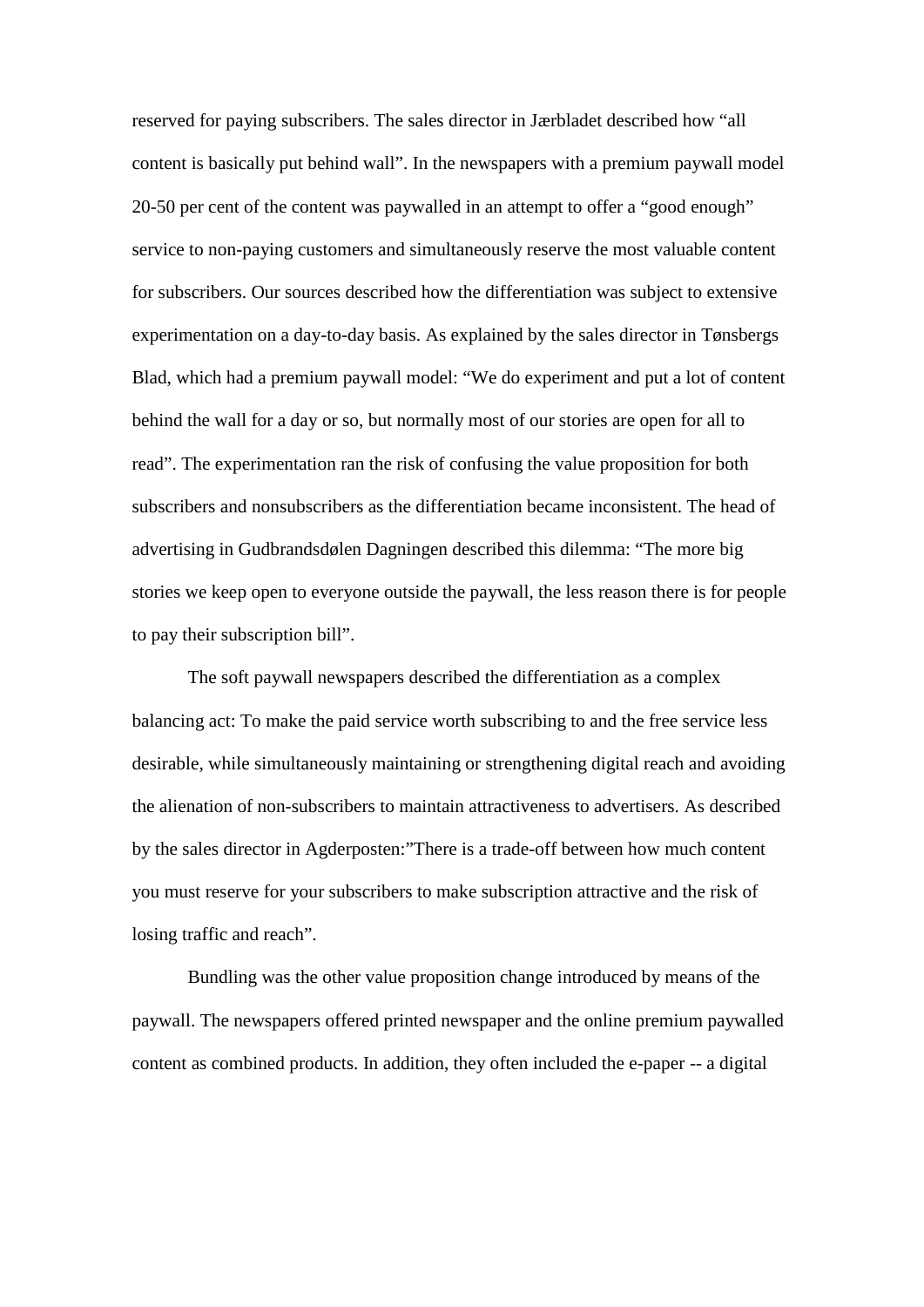version of the printed edition. Our sources described how this bundle represented an "all inclusive" local news service to its paying subscribers. Some even included an additional weekly digital-only product with local news from all over Norway in order to make the offering more appealing. Several of our sources reported that they combined the bundling introduced with the paywall with pricing tactics for increased appeal. As described by the marketing director in Varden: "We offer our subscribers a much better product at the same price. Now they can read the e-newspaper wherever they are. Also, everything digital is now published in a nicer magazine style, so the products have improved".

We found that the bundle "full access to all content on the preferred delivery platform" was well suited to offer an excellent value local news service for users with high interest in local news and a preference for the printed newspaper. The newspapers offered differentiated product bundles to customers who did not want the printed newspaper, particularly "young families". This included "digital only" and weekend/combi bundles offered at a lower price. This demonstrates how local newspapers tried to build flexibility into their paywall value proposition to cater for different customer segments.

## *Paywall affecting the distribution channel in the user market*

In terms of distribution channels to customers, we found that the introduction of the paywall reduced channel conflict. Some of our sources described the protection of print from web cannibalisation as a key motivation for erecting paywalls. According to them, print was by far the most valuable channel and deserved special treatment accordingly. Here, in the words of the marketing director in Hallingdølen: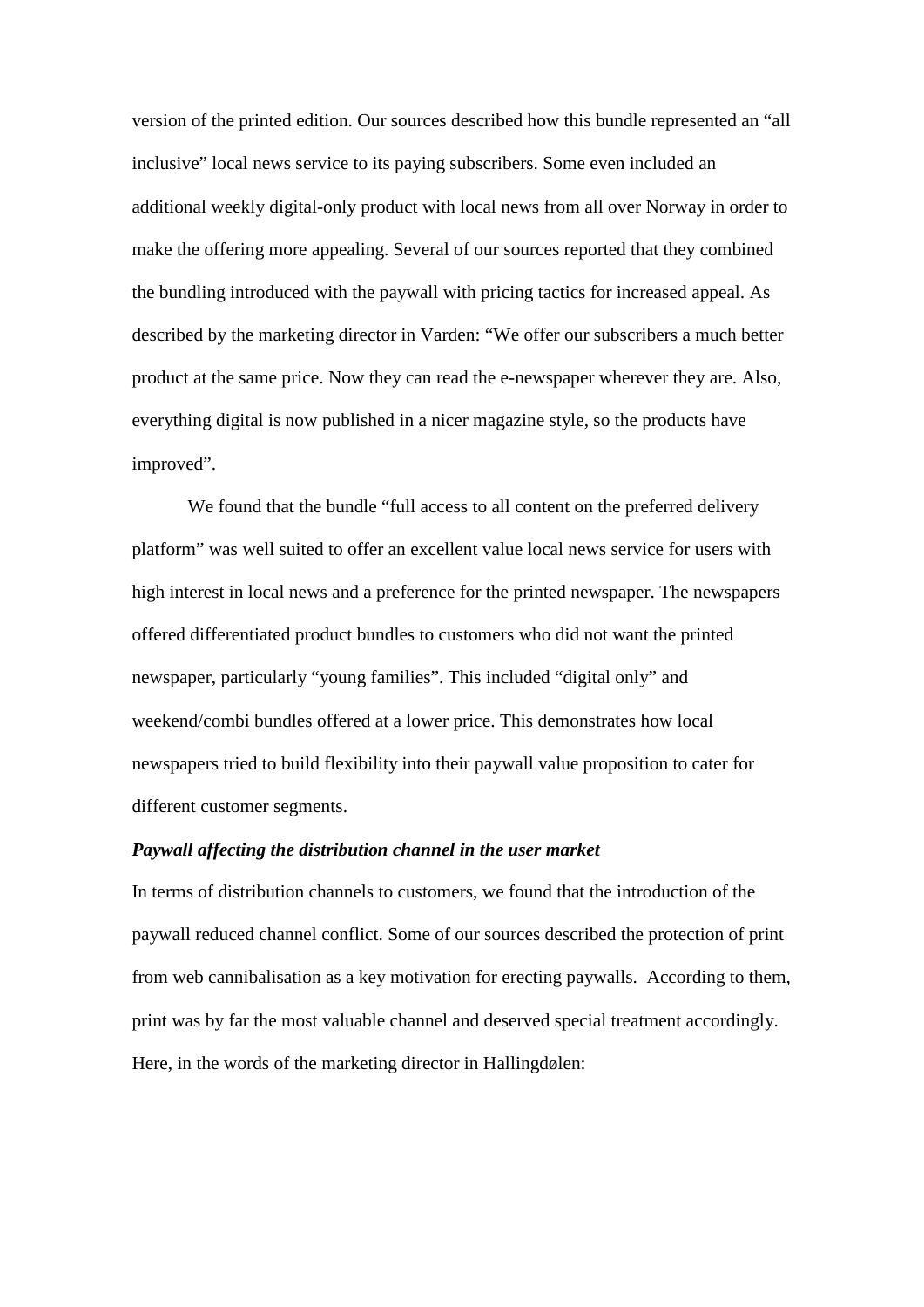I think media representatives have talked about print as if they do not want it. The big shots talk negatively about print - claiming it will soon die. However, when the local newspaper only generates ten percent of its revenue from digital advertising, I think such statements are bold.

Others were less concerned with the distinction between the most valuable and least valuable channels. They focused on how the paywall had contributed to channel equalization. For example, the sales director in ifinnmark maintained: "Whether the subscribers are print subscribers or digital subscribers doesn't matter to us. They are equally valuable, even though print subscribers pay more. For us, the most important thing is that as many as possible buy our product".

This levelling out of the print versus online channel competition also affected channel quality. According to our sources, the paywall led to a better online local news service. In the words of the sales director in Jærbladet: "Our online newspaper has improved considerably. The feedback from our customers and readers tells us that it is much more interesting, that we deliver better news and that we update the edition". The marketing director in Firda elaborated on this: "Editorial content has improved, (...) in the past there may have been a tendency to save the best content for the printed newspaper. Now everything is published on the web".

In terms of balancing the interest of print and online distribution channels, our sources also maintained that the paywall had not had the negative effect on digital reach that they feared. As mentioned above, most of the newspapers in our sample reported that their digital channel regained its position after initial traffic loss following the introduction of the paywall. As described by the marketing director in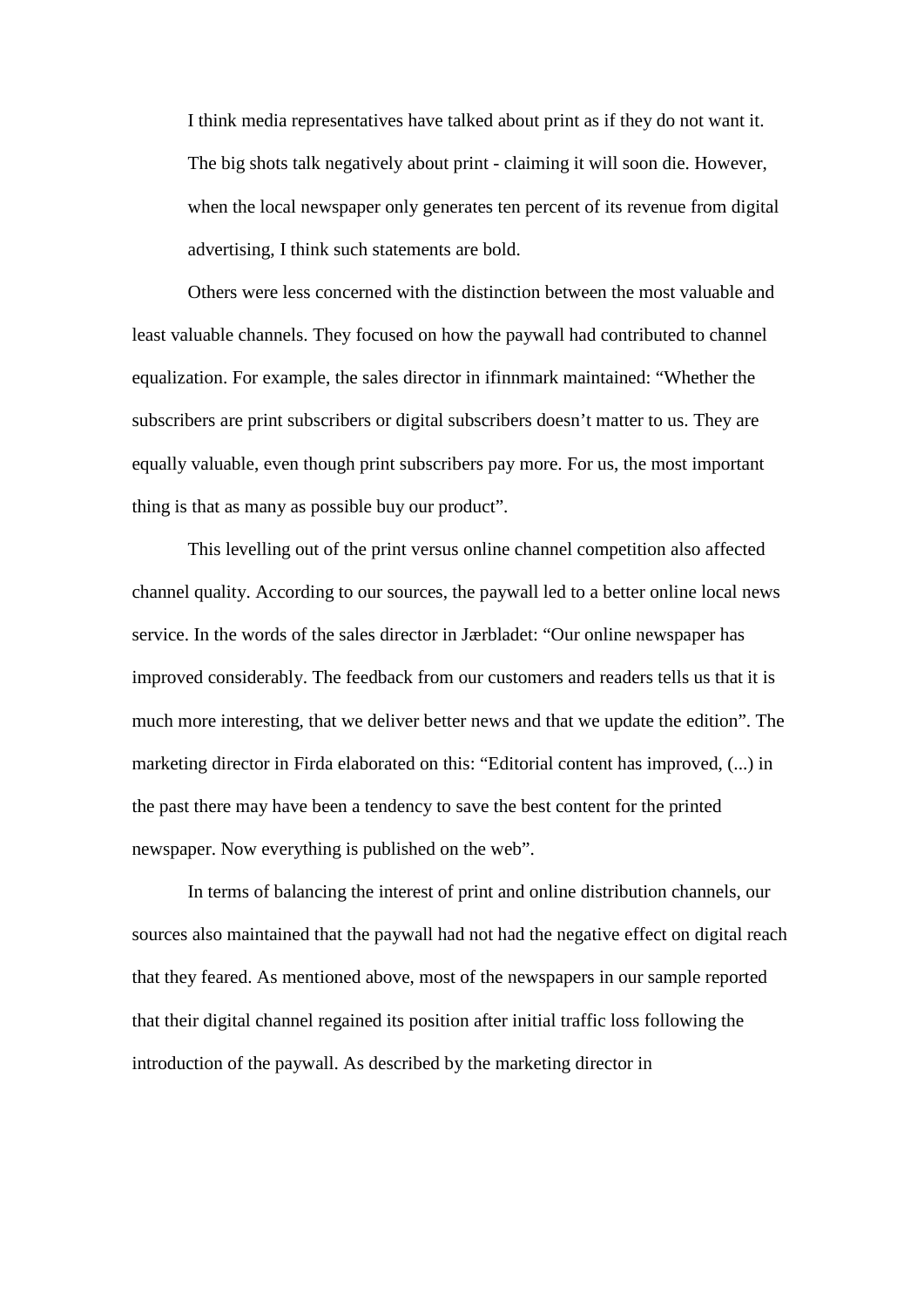Fædrelandsvennen: "Within a year we had regained our original reach, and from that level we have continued to grow". Combined with the reportedly positive effect on print circulation figures in several of our case newspapers, these findings on digital reach suggest that with the paywall the local newspapers had been able to find a balanced focus between their online and printed newspapers.

#### *Paywall affecting the value proposition in advertising market*

Moving on from the user market side of local newspapers' double market business model, the following section analyses the impact of paywalls on the advertising side of their business model. Here we found that the introduction of paywalls affected local newspapers' value propositions to the advertiser as the characteristics of the audience product sold to advertisers changed. We did not identify any direct impact of the introduction of paywalls on the three other components in the business model, i.e. the customer relationship, target customers and distribution channels. Our sources linked changes in these components to general market developments in the online advertising environment rather than to the introduction of the paywall.

Concerning value propositions to the advertisers, our analysis identified three changes: more valuable audience, user insight allowing better segmentation possibilities and maintained audience reach. Firstly, our analysis shows that after the introduction of paywalls the newspapers were able to offer a more valuable local audience to local advertisers. As local advertisers represented the bulk of the local newspapers advertising business, this was important for our sample newspapers. As described by the sales director in Sandefjords Blad: "When we introduced the paywall, only ten per cent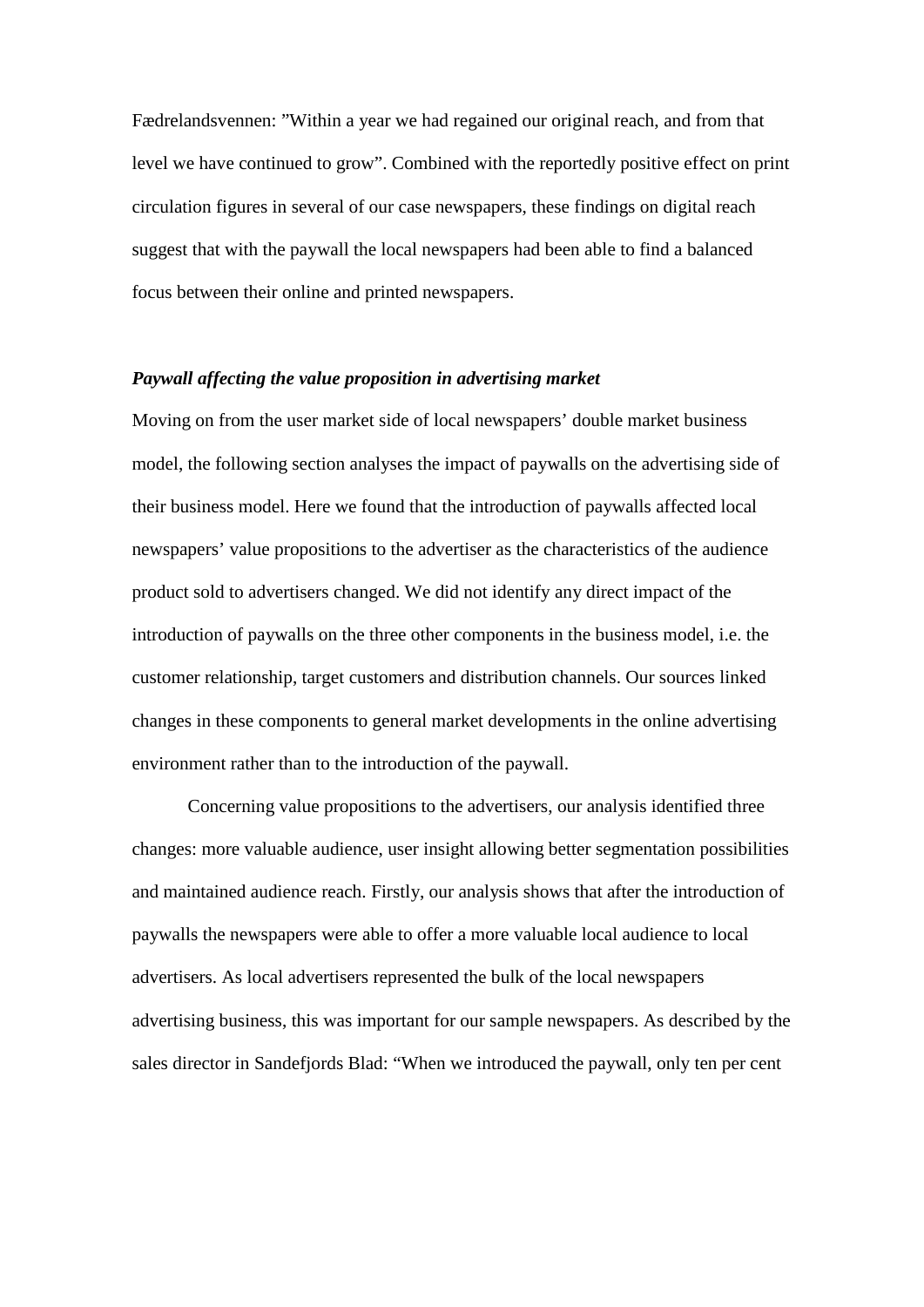of our advertising revenue came from national players. That is very little". In other words, serving local businesses with relevant audiences was a core aspect of the local newspapers' value proposition to advertisers.

We argue that there are two premises forming the increased value of audiences: First, that the introduction of paywalls strengthened the newspaper's relationship with paying customers, and second that the introduction of paywalls filtered out irrelevant audiences for advertisers. Some of our sources argued that when the users are paying for online news, they value the content and invest more time consuming it. As the sales director in Jærbladet reported:

They (readers) are spending more time on the site. We see that quite clearly. We can see that they are not just reading the front page, but that they actually read more articles and open more pages to read a particular story.

The regional sales director in Moss Avis noted a similar development: "Users are spending more time on the site. The time spent has increased. The traffic is not merely on the front page. The users enter the site on article level". Several of our sources claimed that online visitors spend more time per visit, and that the increased traffic takes place at article pages and not the front page.

Furthermore, our sources maintained that the users lost due to the paywall - the so-called "free riders" - were mainly occasional "flybys" and non-local users and less valuable than the remaining ones for advertisers as they would hardly shop locally anyway. The sales director in Sandefjords Blad reported,

The readers that are paying for our product are genuinely interested in reading our newspaper. They are not occasional readers or remote readers, simply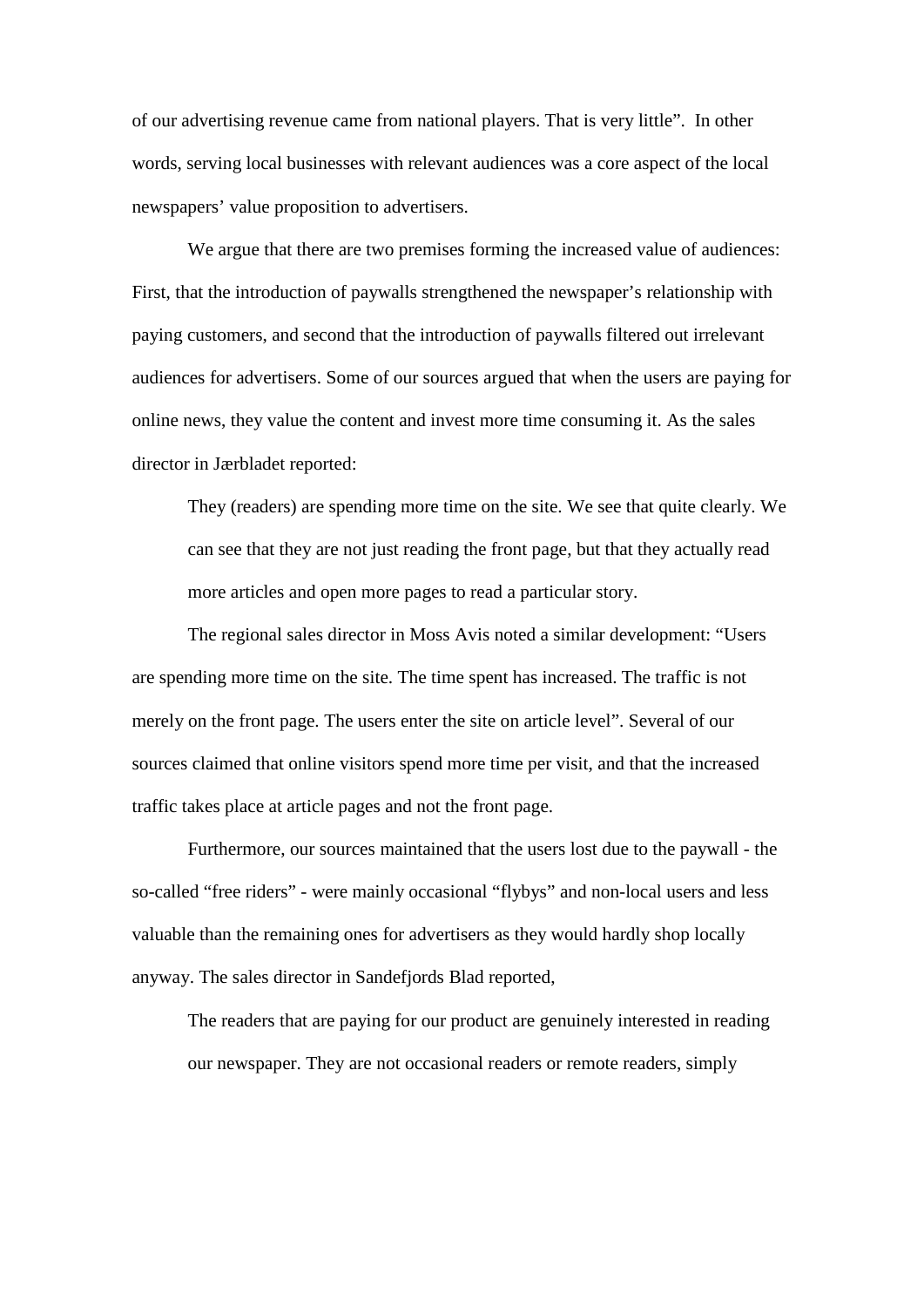browsing what is going on in Sandefjord. Our advertisers will not have to pay for these page views.

According to our sources, remote and occasional readers were not an interesting target group for advertisers. Losing "free riders" could sometimes be for the better for the advertisers, because their remaining target group is more relevant to them. As explained by the sales director in Romerikes Blad:

It is like having 10,000 people listening to a concert, but if only five actually like the music  $(...)$  it is these five people you want to communicate with. They are the real followers or fans. The others are there just because they have nothing else to do; they would probably not buy your music because they don't really like it.

Secondly, the paywall was not only a filtering mechanism for differentiation of content and access control. The paywall also served as a "datawall", tailored to maximize user data harvesting and offer better segmentation possibilities. As described above, the paywall login procedures generated more information on audiences and their use of digital content. Our sources maintained that such user data was in high demand among advertisers and a key benefit of the paywall. Due to the paywall, newspapers would receive demographic information about their online users and collect data on user habits, which would enable them to construct a whole range of new segmentation criteria – all the way down to the individual level. As the marketing director in Fædrelandsvennen described:

If you want to target "women", I can fix that. If you want to target women earning more than 800,000 NOK, I can give you that. If you want women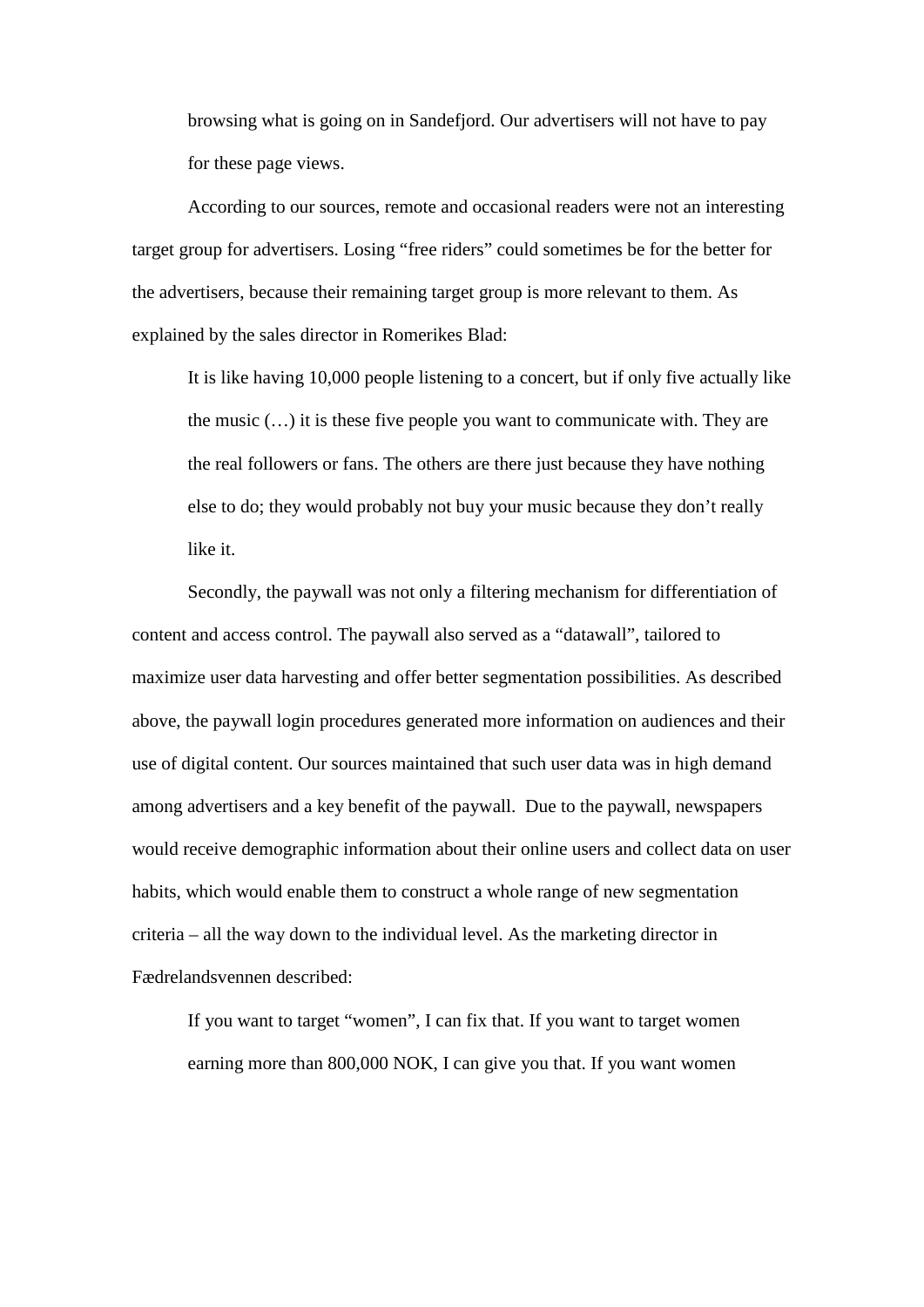earning more than 800,000 NOK and interested in cars, I can deliver that as well.

Even though target groups will be very small for individual local newspapers, networks of local newspapers can provide interesting segments, according to several of our sources. When newspapers can use comprehensive repositories of data about their subscribers to tailor advertise for specific users it will arguably reduce the risk of targeting irrelevant audiences and make the targeting process much more efficient.

Despite great big data optimism expressed by our sources, the benefits of data harvesting were yet to be developed. To quote the sales director in Tønsbergs Blad: "The log-in solution and paywalls provide us with information about our users, which enables us to increasingly use target advertising, but we are not there yet". The managing director in Drammens Tidende elaborated: "This is very exciting, but we need more time to collect more data. But it will be a gold mine for us and our advertisers".

Thirdly, as described above, we found that the paywall had not affected the reach aspect of the value proposition for the advertisers in a negative manner. When raising paywalls, the risk of losing digital reach was the biggest concern, according to our sources. With the notable exception of one newspaper, our sources claimed the drop in online traffic was less dramatic than feared and traffic picked up again rather quickly after an initial drop. Firda's summing up is typical for most of the newspapers in our study:

"The introduction of the paywall went surprisingly well. I thought we were going to lose a lot of traffic. We had a drop in the beginning, but now we are back on track. We went from 100 000 to 85 000 page views per day, but now we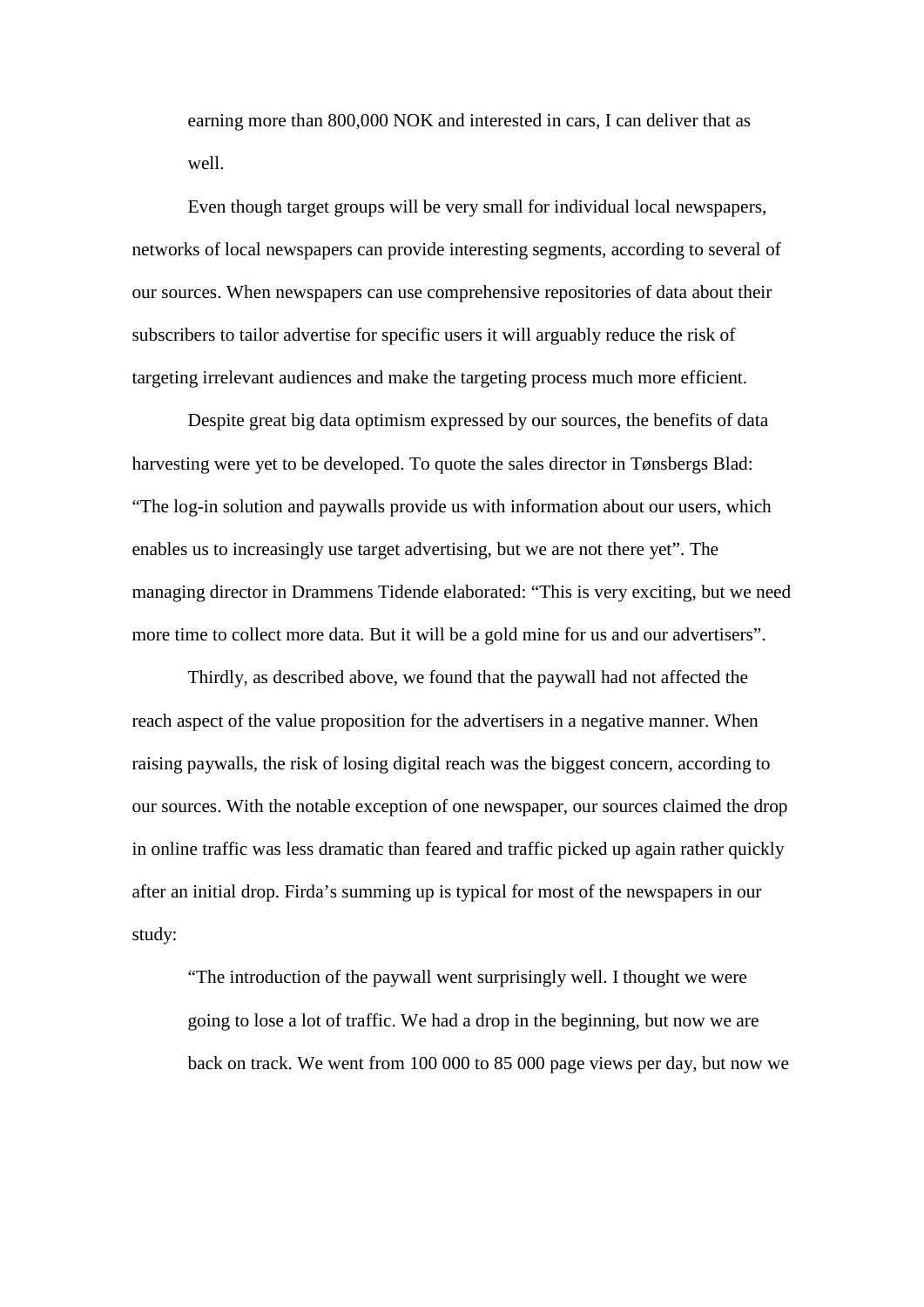are back to 100 000. Whether we have missed a potential growth, I do not know".

In fact, several of our sources maintained that they could afford losing "eyeballs" because of supply and demand mechanisms in digital advertising: As long as the local newspapers have considerably more page views on offer than they are able to sell, the risk of traffic loss was relatively small. As stated by the regional sales director in Oppland Arbeiderblad: "We have enough inventory available to satisfy both the local need and the carpooling system. The traffic has dropped, but we are selling both national and local inventory. At least so far".

#### *Summing up findings – a combined brake and acceleration strategy*

Returning to our research question, the findings presented in the previous sections demonstrate how the introduction of the paywall represented two parallel strategies in the local newspapers. We have identified these two strategies as a defensive *brake strategy* in the user market and a forward leaning *acceleration strategy* in the advertising market. In the user market, the brake strategy meant prioritization of existing subscribers over less valuable "free riders" and "flybys" without losing too much traffic. The brake strategy also included strengthening of subscription relationships and transfer of personal print relationships to the digital sphere. In addition, the brake strategy changed the value proposition through differentiation and bundling tactics, which favoured paying print subscribers and reduced the delivery channels' conflict through equalization of the print and online editions.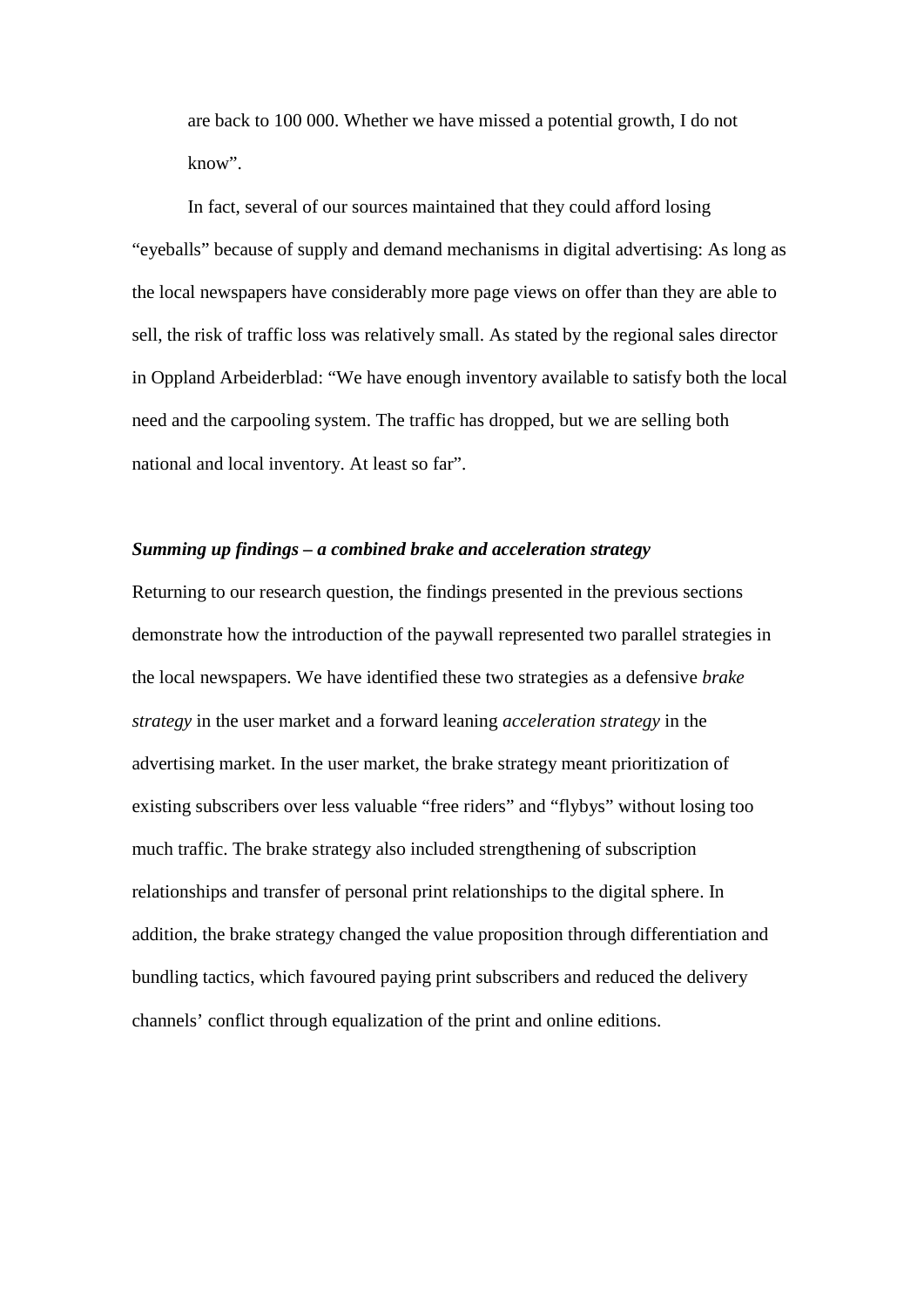The acceleration strategy in the advertising market was salient in the local newspaper's value proposition to advertiser. Due to the paywall, they were able to offer the advertisers a more relevant group of audience, and gather user data offering better segmentation possibilities, and thus targeted advertising, while simultaneously being able to offer similar audience reach as before the paywall.

#### **Discussion of finding – balancing brake and acceleration**

Our findings demonstrate that local newspapers' paywalls are more geared towards digital growth than previous research by Holm (2016), Pickard and William (2014) and Thurman and Herbert (2007) have suggested. Although the newspapers designed the paywalls for securing the subscription logic of the printed newspaper business, we also found that the paywalls are tailored to facilitate innovation of local newspapers' value proposition in the digital sphere - particularly for local advertisers. As suggested by Evens and Damme (2016) data harvesting by means of identified, logged-in use of online content is regarded as an important strategic opportunity, also by small newspapers serving local markets. We found that the "datawall" logic played a major role in how local newspapers developed their paywalls.

Our findings further demonstrate how the local newspapers were constantly trying to balance the acceleration and brake strategies and how this affected their offering to customers in their two-sided market. We discuss this in more detail below.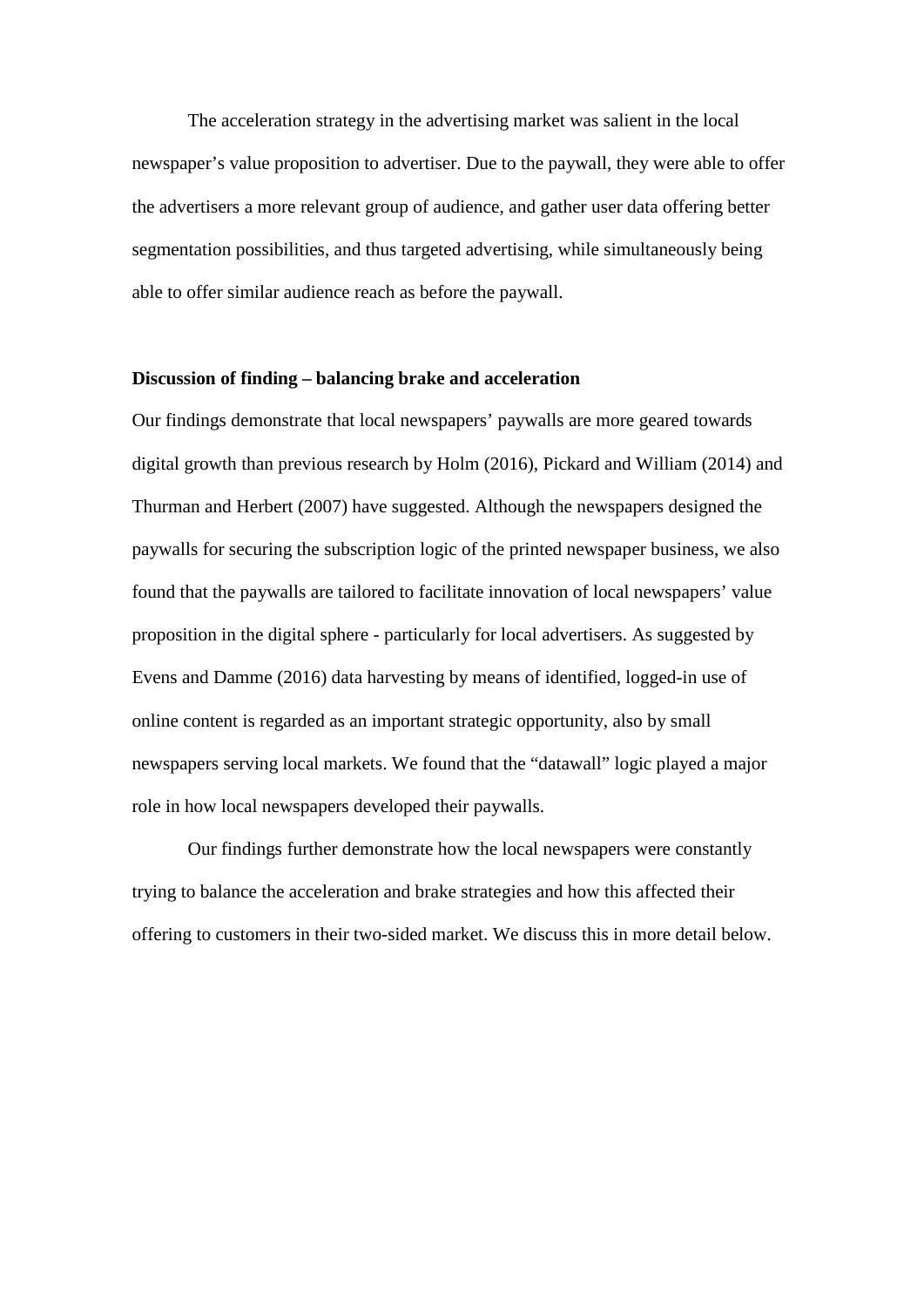#### *Brake strategy: Securing the print and the existing subscription base*

In line with Doyle and Schlesinger (2015) and Thurman (2014), we find that local newspapers root their strategy in print, by favouring print subscribers through exclusive value propositions and pricing mechanisms as retention measures. Given the strong position that local printed newspapers have had in their local communities, this brake strategy is arguably even more sensible for this type of media than for large, national players. By targeting existing, print subscribers with a value proposition based on exclusive access and content value, the paywall has arguably been able to curb cannibalisation from a free online edition. According to our sources, this brake approach has contributed to reduced circulation decline. For the newspapers, it makes sense to follow this path, given the profitability of the print users, compared to digital users.

Adding to these insights, we also identify considerable strategic ambivalence in the newspapers' differentiation tactics. This supports the arguments of previous research by Myllylahti (2016) about the risk of losing advertising attractiveness. We found that the majority of our sample newspapers were very aware of this risk. They were constantly struggling to find a balanced value proposition: offering paywalled local news exclusive enough for subscribers to pay for, and non-paywalled news offering good enough news for non-subscribers to remain, thus maintaining their reach position for advertisers.

Our findings suggest that local newspapers have been rather successful in manoeuvring between these two considerations. Contrasting previous research, which has demonstrated low willingness to pay for online news (Newman 2017, Kammer et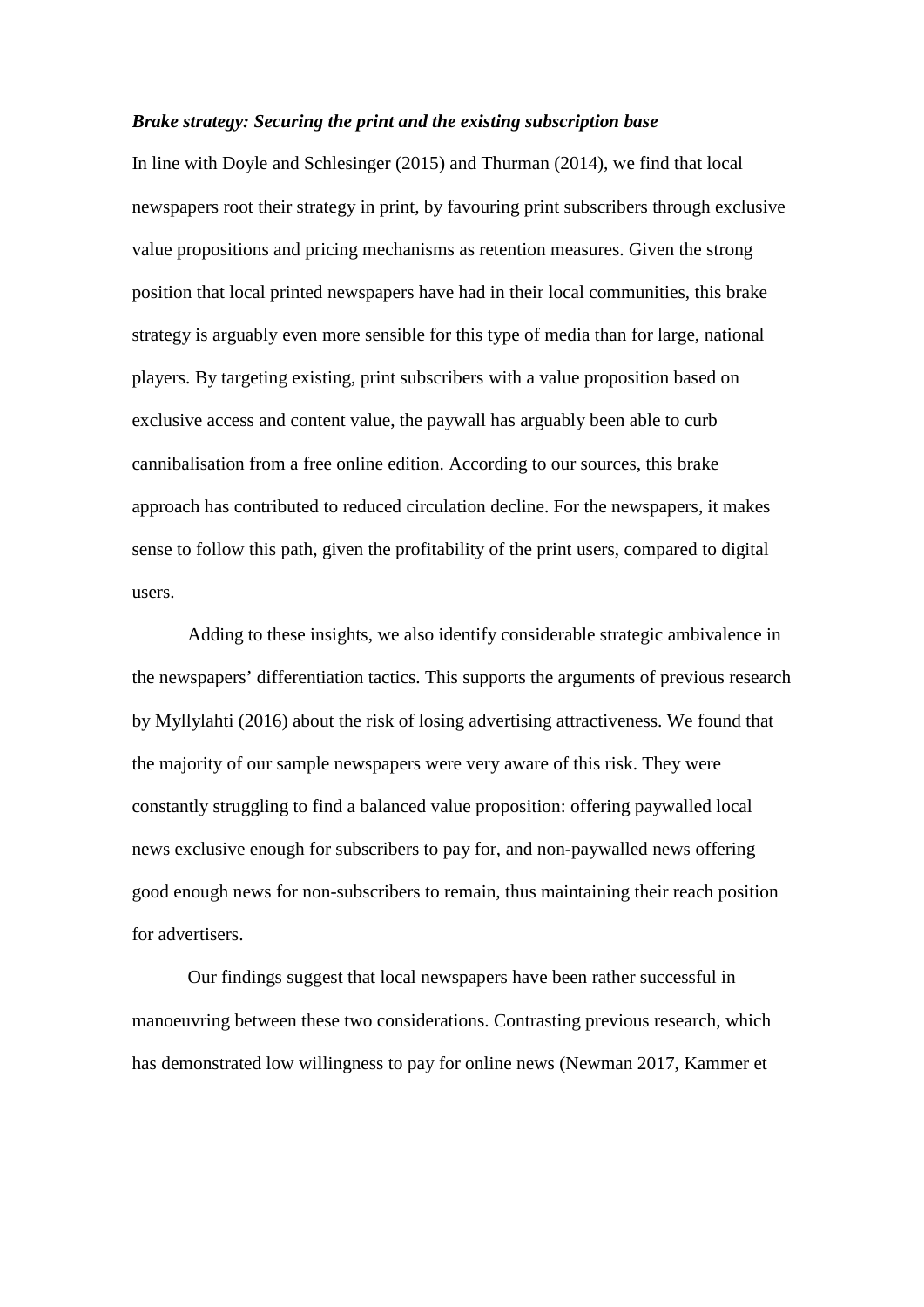al., 2015) and the negative effect of paywalls on web traffic (e.g. Chyi & Tenenboim, 2016; Chiou & Tucker, 2013,), we found that local newspapers managed to introduce paywalled content without major loss of traffic. As argued by Carson (2015) and Myllylahti (2017), paywalls stand a better chance among newspapers with niche content, such as hard news. Our findings support this, even though our sources also admitted to challenges when experimenting with differentiation of exclusive paywalled content and free non-exclusive content.

## *Acceleration strategy: Full steam ahead in digital advertising*

Supporting Carson's (2015) argument that there is no simple correlation between paywalls and loss of traffic, we maintain that local newspapers were able to pursue a forward leaning digital advertising strategy not *despite* of the paywall, but *because* of the paywall. The aforementioned observation that web traffic quickly recovered after the implementation of the paywall contributed to this strategy. Furthermore, the sources defined the traffic that disappeared as irrelevant audiences to the local advertiser. Our study demonstrates how local newspapers were able to market more loyal and relevant eyeballs to local advertisers after the introduction of the paywall, thus capitalizing on their strong local position. Even though the long term effect of the paywall on traffic is yet to be experienced, these findings demonstrate that the pessimism found in previous research by Picard & Williams (2015) and Myllylahti (2016) on the potentially negative effect of paywalls on digital advertising may be exaggerated, or less suitable to describe the situation in small local newspapers.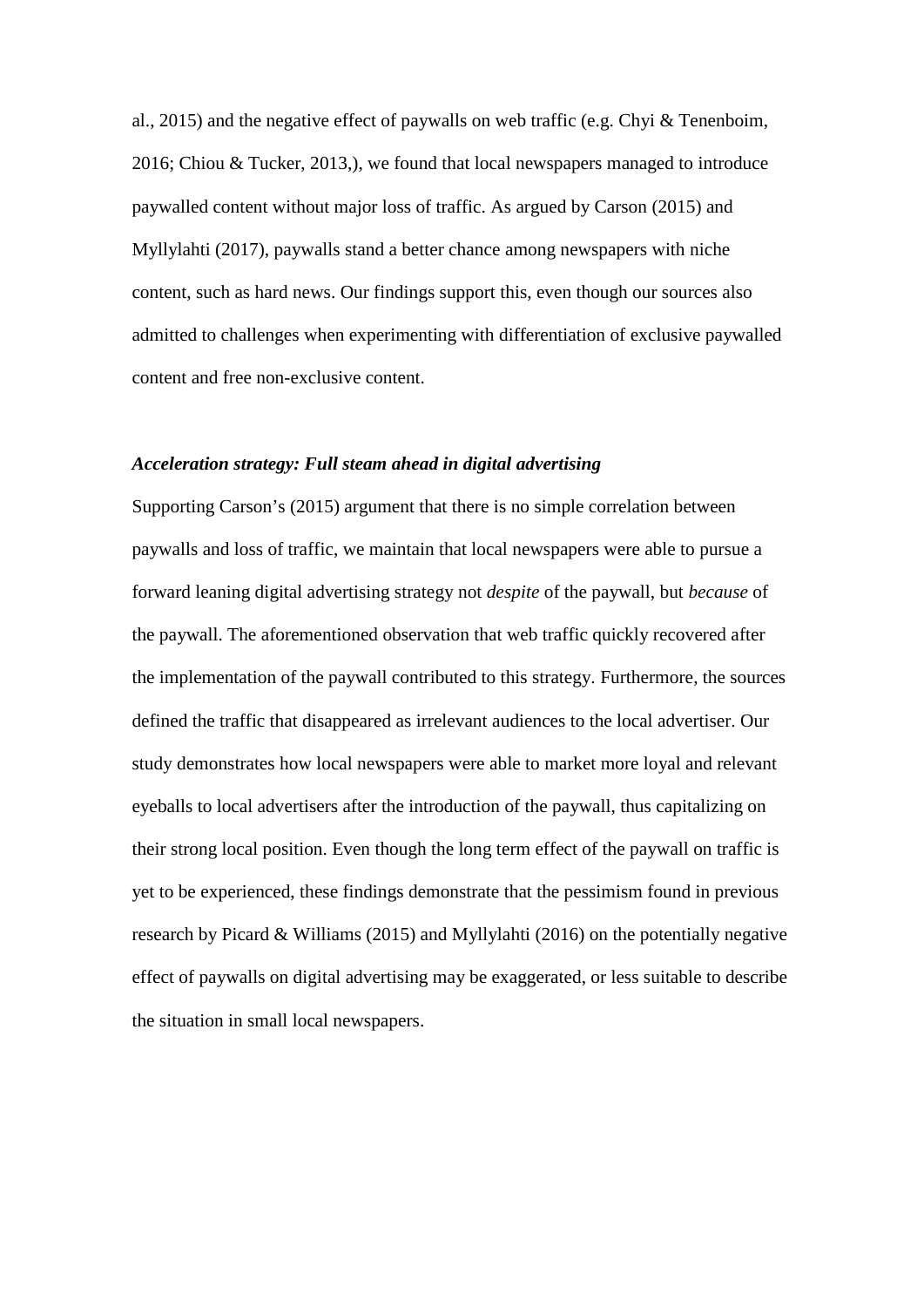Another key element of the paywall's role in an acceleration strategy for digital advertising was data harvesting from digital users by means of paywall log-in procedures. In line with Evens and Damme's (2016) argument about the value of data from users' cross-media news consumption, we found big data analysis potential to be a driving force in the local newspapers' advertising strategies. Given the current crises in newspapers all over the world, with declining advertising revenue, our analysis reveals surprisingly strong digital optimism and enthusiasm concerning the harvesting of user data, particularly in terms of segmentation possibilities for local advertisers. Previous research such as Myllylahti's study (2016) has demonstrated the value of user data harvesting for larger news outlets such as the Financial Times. Our findings demonstrate how data harvesting and the potential to offer more targeted audiences for advertisers also play an important role for much smaller players operating in local markets.

The risk of disrupting the complex balancing of double market interests was an underlying worry among our sources. Overall, we argue that the newspapers introduced paywalls to defend the print channel and simultaneously maintain digital reach. However, there was no coherent prioritizing of print advertising among our sources due to the paywall. The majority of sources favoured a combination of channels for their advertisers. The challenge was to maximize reach and audience value on all platforms in an increasingly challenging advertising market.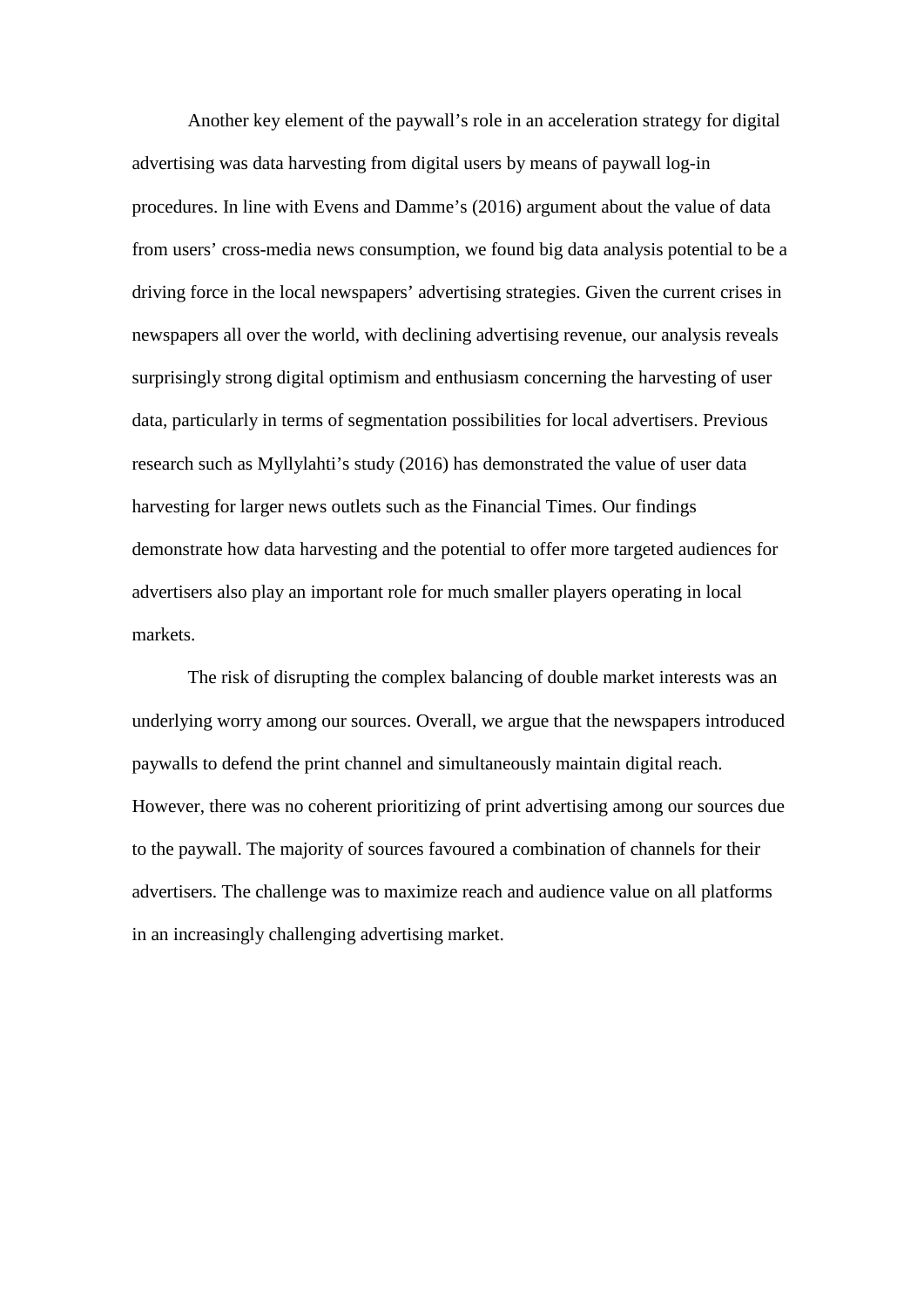#### **Conclusion**

Given local newspapers' important role as democratic arenas and social integrators in local communities, our findings provide some cause for optimism rarely found in contemporary newspaper business research, including paywall studies. This has implications for both society and industry. We find that the paywall played an important role in a complex balancing act whereby local newspapers combine a defensive *brake strategy* in the user market and a forward leaning *acceleration strategy* in the advertising market. Although there is a risk that this combined accelerate and brakeexercise will result in a burnout effect, with shrinking and aging audiences and the subsequent loss of advertising, the newspapers in our sample have reportedly managed the exercise fairly well.

The long term effects of local newspapers' complex value proposition in the user market are yet to be experienced, as is the real value of their data harvesting for advertisers. Thus, the restricted period of our study represents a limitation of our research. As paywalls for online news are still a new phenomenon, future research could overcome such limitations by building on these findings and providing more insight into the broader industrial implications and long-term effects of paywalls, particularly the societal role of local newspapers with paywalls.

Introducing paywalls to local newspapers is not a magic pill that will solve the challenges regarding declining readerships and revenues. Yet, it has brought local newspapers away from a digital advertising-only revenue model to a mixed user payment/advertising revenue model. Most local newspapers with a strong print legacy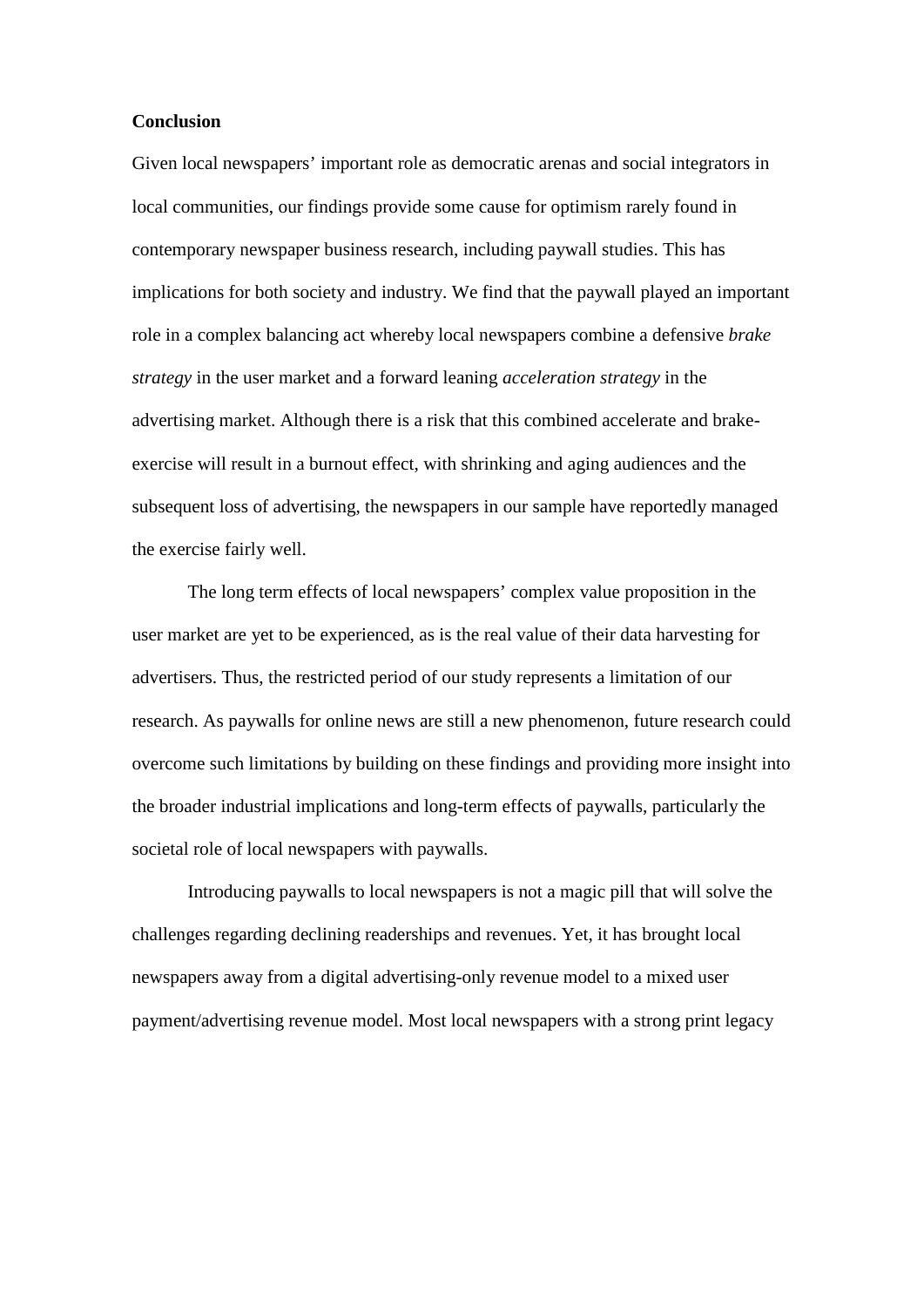are familiar with balancing the interest of readers and advertisers. It may turn out to be a valuable experience in the transition from a print to digital business model.

## **References**

Ali, Christopher. (2016). The Merits of Merit Goods: Local Journalism and Public Policy in a Time of Austerity. *Journal of Information Policy*, 6, 105-128.

American Press Institute. (2016). Paying for Digital News: The rapid adoption and current landscape of digital subscriptions at U.S. newspapers. Retrived from [https://www.americanpressinstitute.org/publications/reports/digital-subscriptions/single](https://www.americanpressinstitute.org/publications/reports/digital-subscriptions/single-page/)[page/](https://www.americanpressinstitute.org/publications/reports/digital-subscriptions/single-page/)

Bruce, J. (2014). National vs. Local Newspaper Advertising: Which Is Best? Retrived from [http://www.mediaspacesolutions.com/blog/national-vs.-local](http://www.mediaspacesolutions.com/blog/national-vs.-local-newspaper-advertising-which-is-best)[newspaper-advertising-which-is-best](http://www.mediaspacesolutions.com/blog/national-vs.-local-newspaper-advertising-which-is-best)

Carson, A. (2015). Behind the newspaper paywall – lessons in charging for online content: a comparative analysis of why Australian newspapers are stuck in the purgatorial space between digital and print. *Media, Culture & Society*, 37 (7), 1022- 1041.

Chiou, L. & Tucker, C. (2013). Paywalls and the demand for news. *Information Economics and Policy,* 25 (2), 61-69.

Chyi, H. I., & Tenenboim, O. (2016). Reality Check: Multiplatform newspaper readership in the United States, 2007- 2015. *Journalism Practice*, 11 (7), 1-22.

Creswell, J. (2005). *Education research - planning, conducting and evaluating*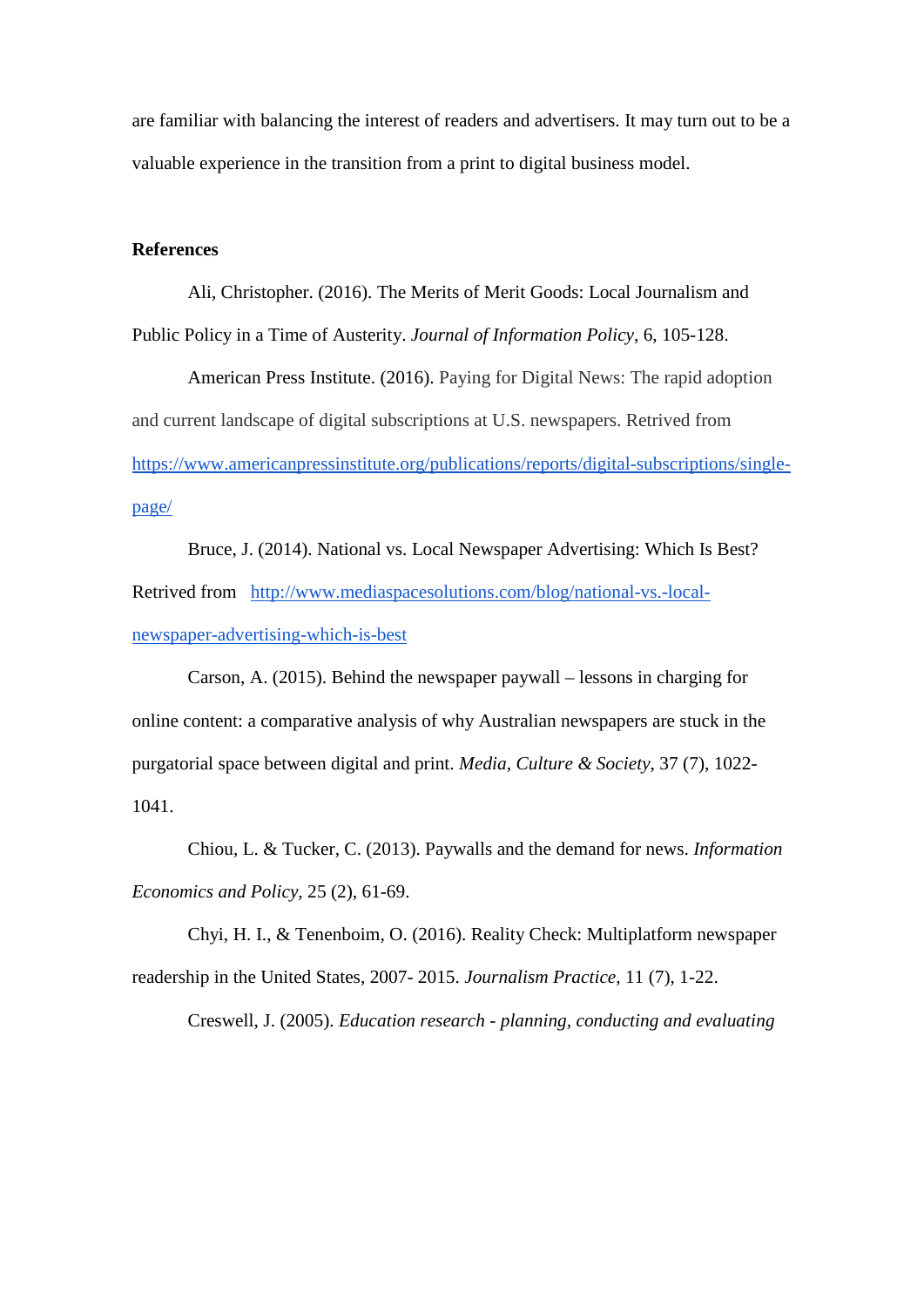*quantitative and qualitative research.* (2nd ed.). Upper Saddle River, NJ: Pearson Merrill Prentice Hall.

Evens, T. & Van Damme, K. (2016). Consumers' Willingness to Share Personal Data: Implications for Newspapers' Business Models. *International Journal on Media Management*, 18 (1), 25-41.

Goyanes, M. (2015). The Value of Proximity: Examining the Willingness to Pay for Online Local News. *International Journal of Communication*, 9 (18), 1505–1522.

Günzel, F., & Holm, A. B. (2013). One size does not fit all—Understanding the front-end and back-ends of business model innovation. *International Journal of Innovation Management*, 17(1), 2-34.

Hess, K. & Waller, L. (2016). *Local Journalism in a Digital World*. New York/London: Palgrave.

Hognaland, I. & Saebi, T. (2015). Business Model Selection and Innovation: An Empirical Investigation of the Norwegian Newspaper Industry. *Beta* 01 (29), 50-73.

Holm, A. B. (2016). Could Freemium Models Work for Legacy Newspapers? *Nordicom- Information*, 38 (1), 83-87.

Høst, S. (2017). *Avisåret 2016* [The Newspaper year 2016]. Høgskolen i Volda, Møreforskning. Retrieved from

[http://www3.hivolda.no/neted/services/file/?hash=73dd53cdebcc00b19a8b61d3a97890a](http://www3.hivolda.no/neted/services/file/?hash=73dd53cdebcc00b19a8b61d3a97890a2) [2](http://www3.hivolda.no/neted/services/file/?hash=73dd53cdebcc00b19a8b61d3a97890a2)

Kammer, A., Boeck, M., Vikær Hansen, J., & Juul Hadberg Hauschildt, L. (2015). The free-to-fee transition: audiences' attitudes toward paying for online news. *Journal of Media Business Studies*, 12 (2), 107-120.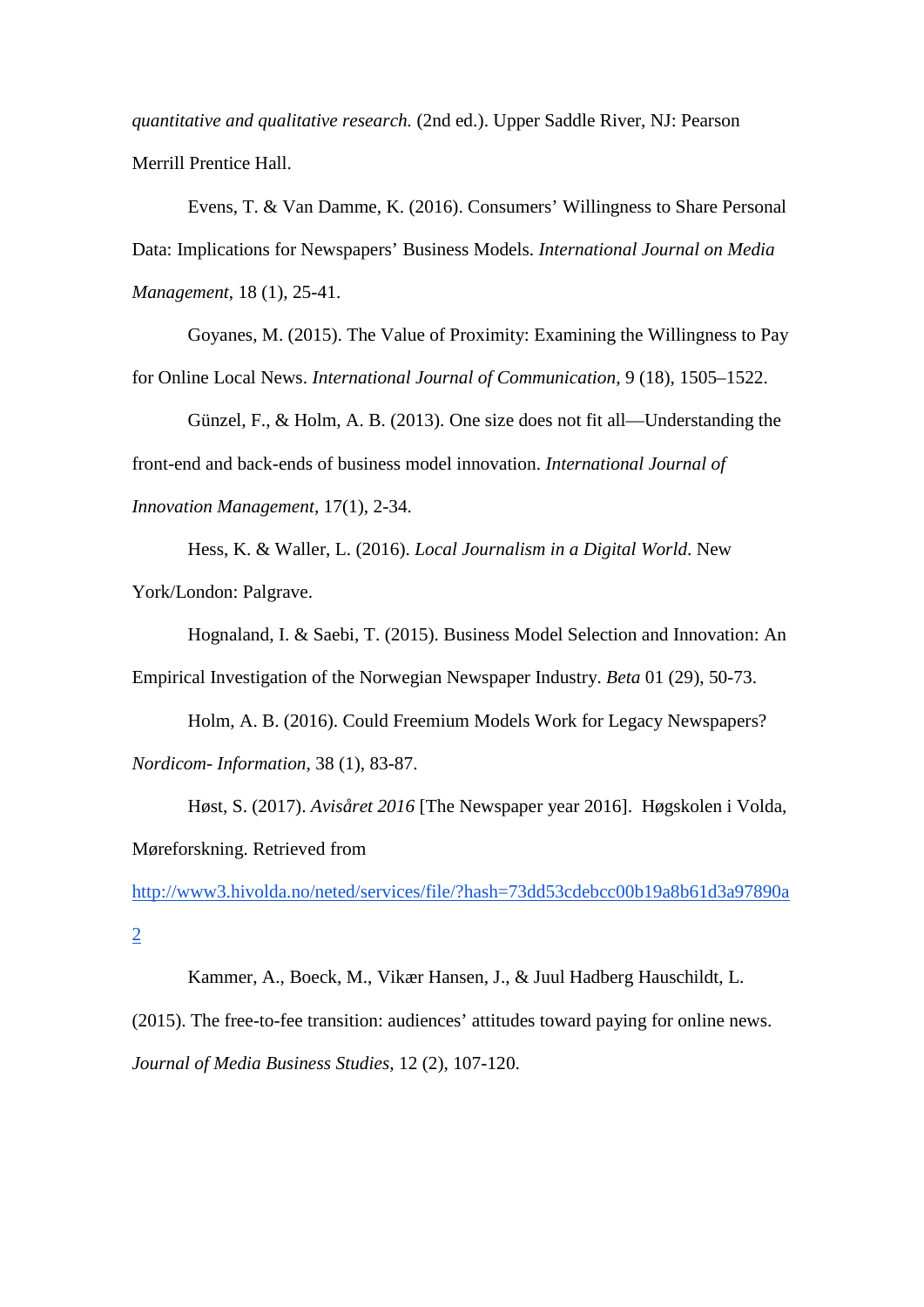Krumsvik, A.H. (2014). Stability in Times of Change. Trends in Newspaper Executives' Attitudes towards Digital Media. *Nordicom Review,* 35 (Special issue), 97- 108.

Kvalheim, N. (2014). News behind the Wall. An Analysis of the Relationship Between the Implementation of a Paywall and News Values. *Nordicom Review,* 34 (Special Issue), 25-42.

Maxwell, J.A. (1996). *Qualitative research design: An interactive approach.*  Thousand Oaks, CA: Sage.

Myllylahti, M. (2014). Newspaper Paywalls – the Hype and the Reality. *Digital Journalism*, 2(2), 179- 194.

Myllylahti, M. (2016). Newspaper Paywalls and Corporate Revenues A comparative Study, in Franklin, B. and Eldridge, S. A. II (eds.). *The Routledge Companion to Digital Journalism Studies* (pp. 166- 175). London and New York: Routledge.

Myllylahti, M. (2017). What Content is Worth Locking Behind a Paywall? *Digital Journalism,* 5 (4), 460-471.

Newman, N., Fletcher, R., Kalogeropoulos, A., Levy, D.A.L., & Nielsen, R.K. (2017) *Reuters Institute Digital News Report 2016*. Oxford: Reuters Institute for the Study of Journalism.

Nielsen, R.K (Ed.). (2015). *Local Journalism. The decline of newspapers and the rise of digital media*. Oxford: Reuters Institute for the Study of Journalism.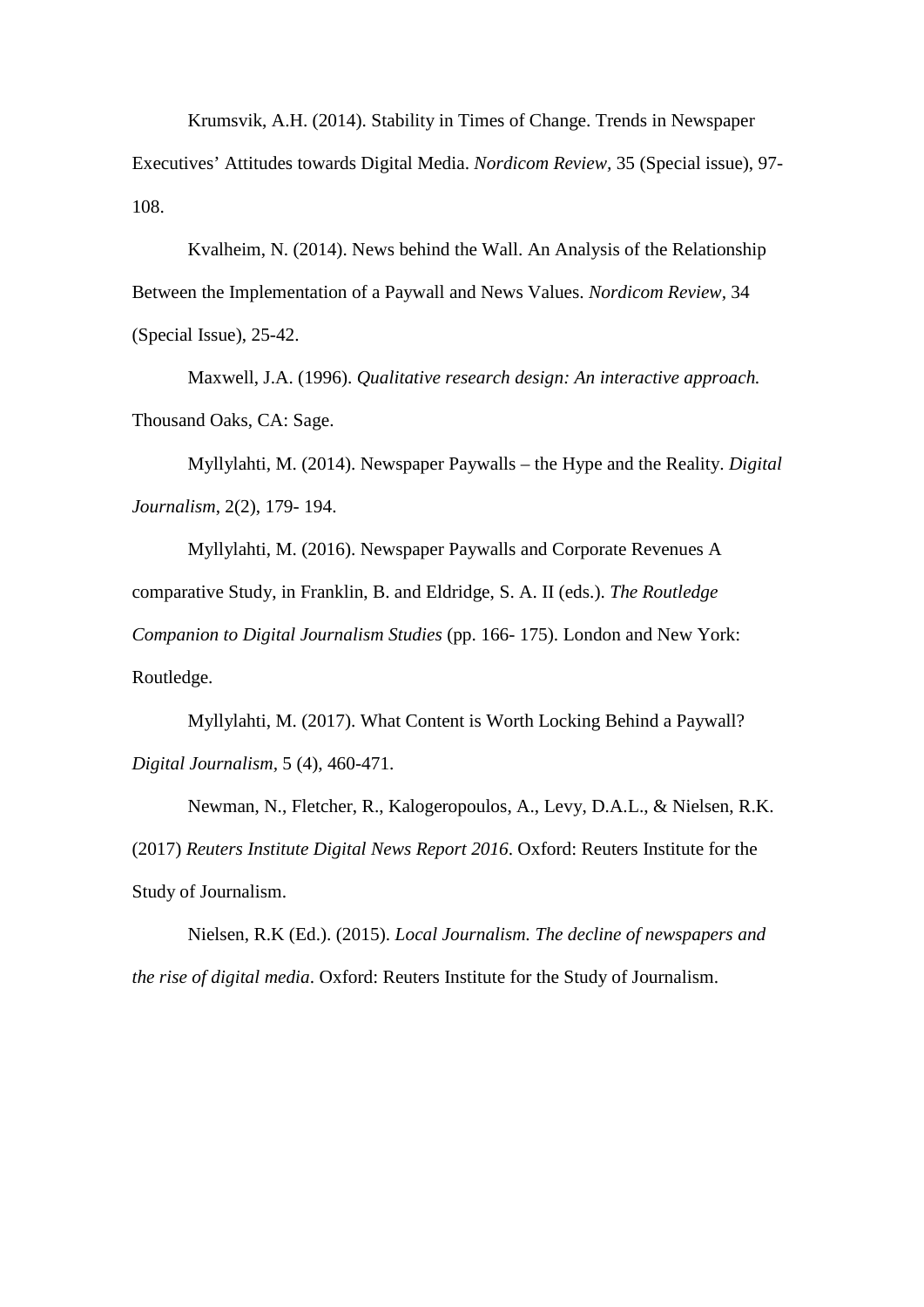Osterwalder, A. (2004). *The business model ontology - a proposition in a design science approach* (Doctoral dissertation). Retrived from

[http://www.hec.unil.ch/aosterwa/PhD/Osterwalder\\_PhD\\_BM\\_Ontology.pdf](http://www.hec.unil.ch/aosterwa/PhD/Osterwalder_PhD_BM_Ontology.pdf)

Osterwalder, A., Pigneur, Y. & Tucci, C. (2005). Clarifying Business Models: Origins, Present, and Future of the Concept. *Communications of the Association for Information Systems,* 16 (1), 1-28.

Pickard, V. & Williams, A. T. (2014). Salvation or Folly? *Digital Journalism*, 2 (2), 195-213.

Saldana, J. (2009). *The Coding manual for Qualitative Researchers.* London: Sage Publication.

Shafer, S.M., Smith, H.J., & Linder, J. (2005). The power of business models. *Business Horizons*, 48 (3), 199-207.

Schlesinger, P., & Doyle, G. (2015). From organizational crisis to multi-

platform salvation? Creative destruction and the recomposition of news media.

*Journalism*, 16 (3), 305-323.

Sjøvaag, H. (2016). Introducing the Paywall: A Case Study of Content Changes in Three Online Newspapers. *Journalism Practice*, 10 (3), 304-322.

Skogerbø, E. & Winsvold, M. S. (2011). Audience on the move? Use and assessment of local print and online newspapers. *European Journal of Communication,*  26 (3), 214- 229.

Teece, D. J (2010). *Strategy, Innovation and the Theory of the Firm.*  Cheltenham, UK: Edward Elgar Publishing Ltd.